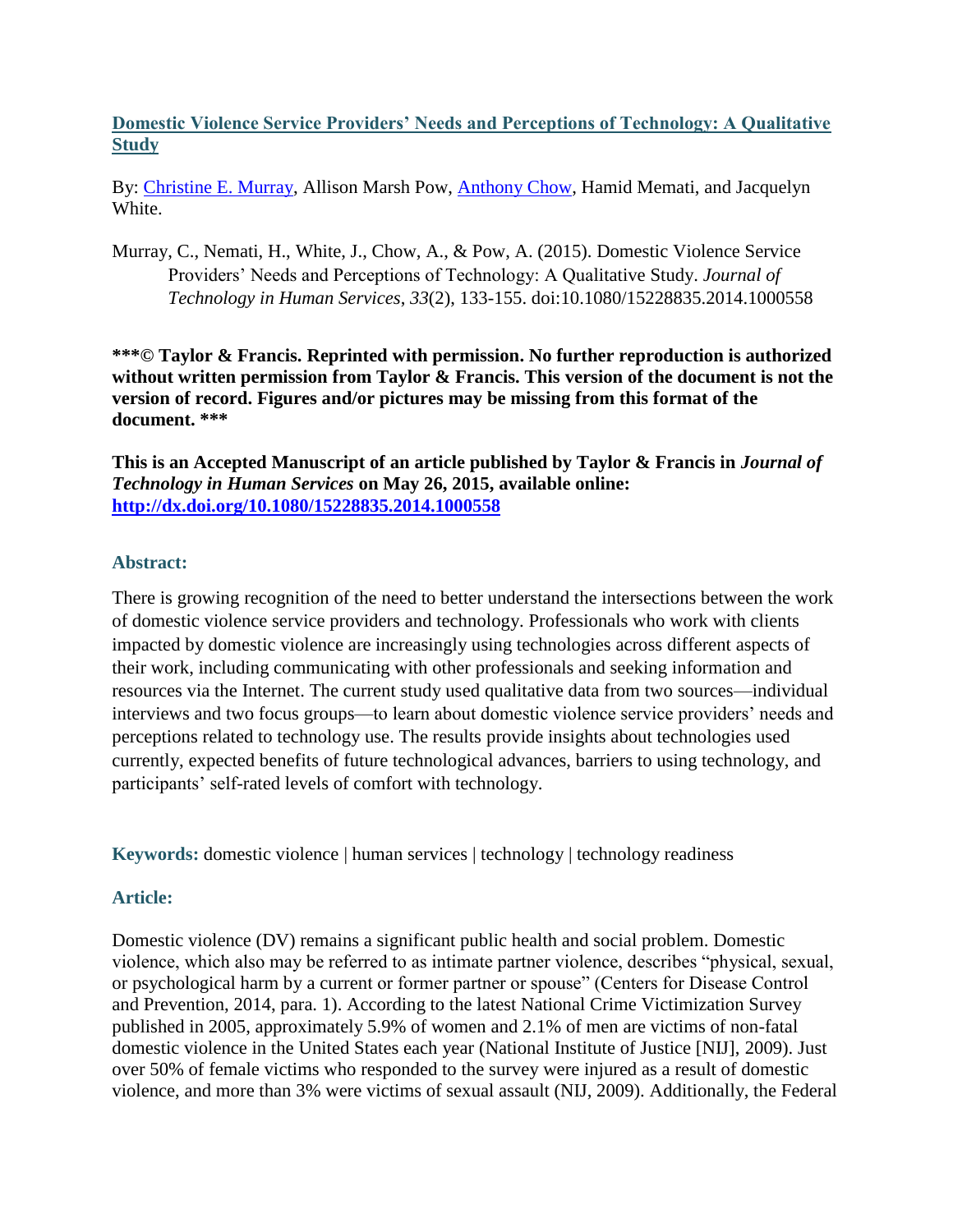Bureau of Investigation reported that 1,510 people were killed by their intimate partners in 2005 and that the proportion of female victims killed by an intimate partner is increasing (NIJ, 2009). According to the World Health Organization (WHO), DV and sexual assault "are major health problems and violations of women's human rights" (WHO, 2013). High rates of domestic violence yield dire implications for individuals and communities, making DV intervention and treatment programs vital to public health and safety.

A variety of human service organizations are involved in responding to and preventing DV. Murray and Graves (2012) defined the DV response system as various components of the larger community systems that are "in place to respond to intimate partner violence … this includes legal, healthcare, social service, victim advocacy, child protection, and other systems (e.g., workplaces, religious institutions, and schools)" (p. 32). Technology is being used increasingly within and between these systemic components as part of community prevention and interventions to address DV (Murray, Chow, Marsh, Croxton, & Poteat, in press). For example, police departments may use technology to analyze crime data, as well as to transmit information about calls to local emergency management systems. Social service organizations—including mental health and DV agencies—often maintain electronic records to track and monitor client data. Many advocacy organizations also maintain websites to provide information about the dynamics of DV and resources that are available to help. Also, professionals who work to address DV may use technology to seek current, evidence-based information to help guide the decisions they make about their work (Murray et al., in press).

Given the diverse applications of technologies that are used in organizations that address DV, information technology (IT) professionals who develop and implement technology systems for human service organizations must consider the unique needs of these professionals and organizations to ensure that technologies are suitable and relevant to the various components of community DV response systems. The current study was conducted to provide IT professionals and service providers with a better understanding of the technologies that DV service providers may use currently, the capabilities they desire in the future as technology advances, and their personal readiness to embrace them. Two sources of qualitative data were analyzed using content analysis procedures to identify themes and offer implications for technology development. Prior to describing this study's methodology and findings, we review existing literature that demonstrates how technology increasingly intersects with the work of DV service providers.

## **REVIEW OF THE LITERATURE**

Existing research demonstrates numerous intersections between DV and IT, particularly in the following areas: (a) the dissemination of information about DV through technology, including evidence-based practices to professionals, and community-education information to the general public; (b) technologies designed to make community responses to DV more effective and efficient; (c) technology-related benefits and safety risks for DV victims; and (d) the use of technology to facilitate communication among various agencies and individuals that serve DV victims and survivors. The literature outlined in the following section supports the case for collaboration between DV service providers and IT professionals and offers some key examples of how advances in technology can be used to aid in the provision of DV services in important and potentially life-saving ways.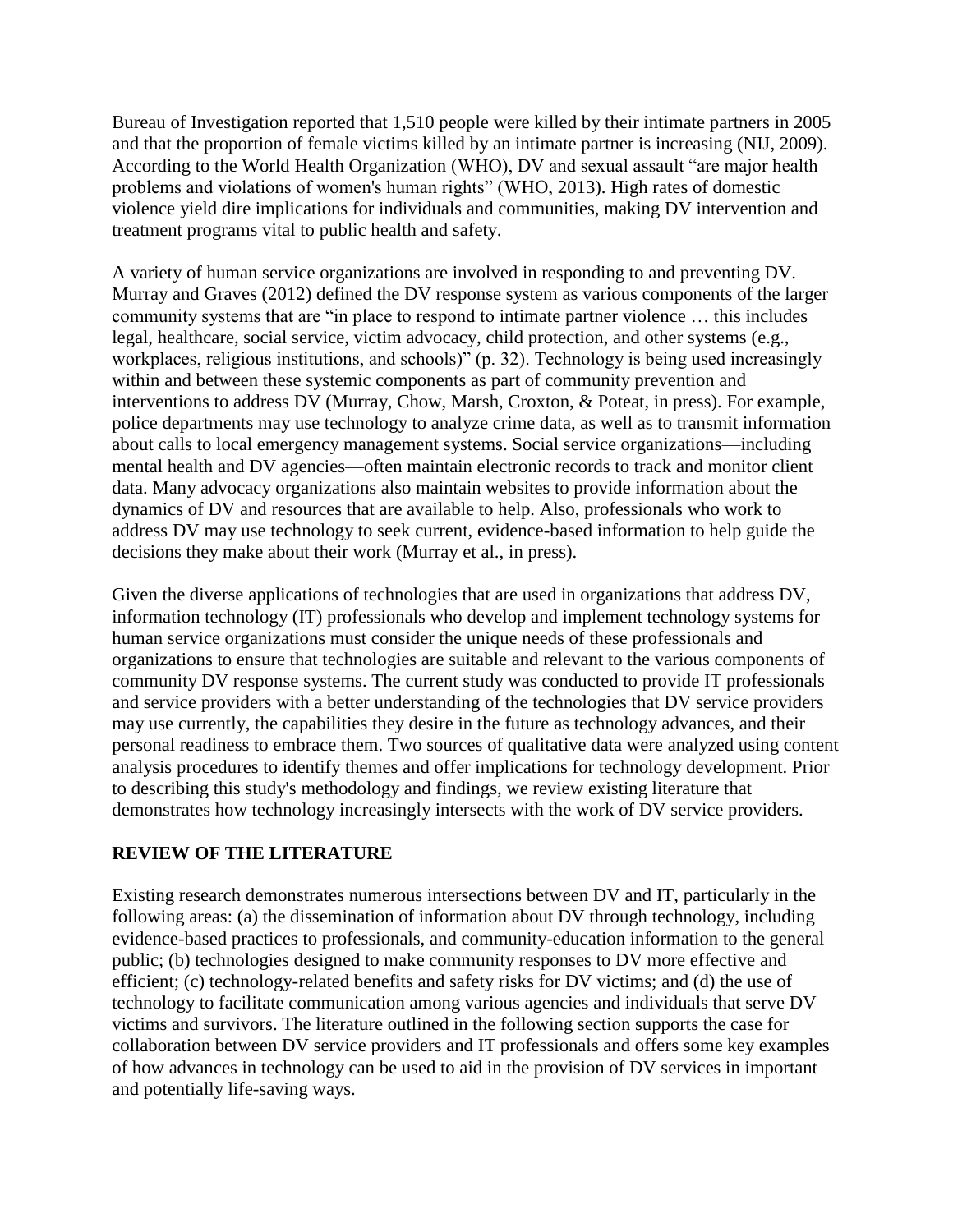Technological advances spanning the past two decades have ignited the use of online resources to disseminate information to a far wider audience than ever before. Websites and social networking sites have provided the most expedient and efficient means for DV-related organizations to get up-to-date information about risks, safety concerns, and effective interventions out to consumers in the community. Numerous DV organizations now rely upon online media to relate new advances in evidence-based practice to the professionals who serve this population as well as to educate the public at large (Finn, 2000; Joyner,1999). Joyner (1999) identified three categories of websites used by DV organizations to support their services and aid in DV prevention and education: (a) websites that provide information about evidence-based practices to professionals from an academic perspective, (b) health education sites that offer resources for victims and the community at large, and (c) websites that offer emotional support to victims, including online forums. Finn (2000) surveyed 166 DV organizations about their use of the World Wide Web and reported that agencies primarily used the Web to promote agency visibility and to provide community education. Likewise, female consumers have reported regular use of websites to access DV-related information, with ease of use, perceived usefulness, and awareness of sites among the factors that tend to increase website use (van Schaik, Radford, & Hogg, 2010). Technology is becoming a more integral part of the way DV organizations assist clients and disseminate information to the public about their services, but more studies are needed to provide updated information about the ways in which DV agencies use technology and online media.

In addition to maintaining the most current information related to DV safety and intervention, DV organizations also are using technology to actively promote effective and efficient community response. E-mail, videoconferencing, and electronic monitoring systems have all been used to help protect DV victims, support their physical and emotional needs, and ensure the most expedient interventions possible (Constantino, Crane, Noll, Doswell, & Braxter, 2007; Erez & Ibarra, 2007; Hassija & Gray, 2011). Technology may even enable providers to improve victims' physical and psychological safety beyond existing measures. For example, Erez & Ibarra (2007) interviewed 30 victims who participated in bilateral electronic monitoring programs for DV offenders. The programs required offenders to wear electronic monitoring devices that would alert law enforcement officials if they violated existing protection orders (Erez & Ibarra, 2007). The authors reported positive feedback from the victims in their study and emphasized the ways in which this unique use of technology helped victims avoid the physical and emotional disruption of moving their families to a shelter and instead bolstered their sense of security and control within their own homes.

Despite the potential advantages of technology, a growing concern among DV service providers is the multitude of safety risks that new technology developments present. Trends in social media, personal tracking, and cell phone technology present new and dangerous challenges to keeping victims of DV safe. Previous researchers have described a broad range of technologyrelated risks, including harassment via mobile phone and text messaging; emotional abuse and public shaming on social networking sites; stalking using Global Positioning Systems (GPS); and use of fax machines, e-mail, spy ware, and online databases to stalk and harass victims (Dimond, Fiesler, & Bruckman, 2011; Melander, 2010; Southworth, Finn, Dawson, Fraser, & Tucker, 2007). It is imperative that DV service providers and victims be educated about these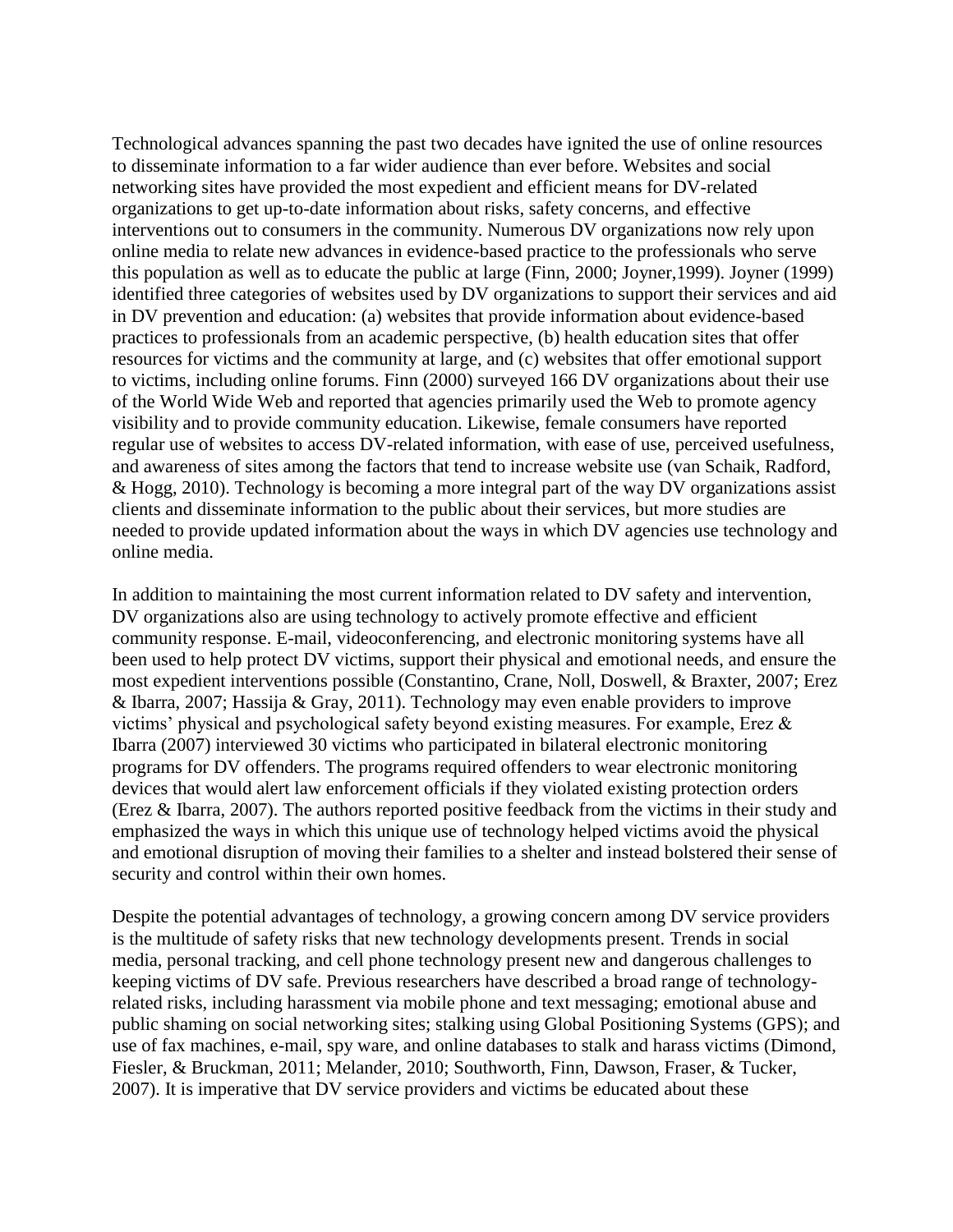technology-related dangers by IT professionals who know how to protect against these risks. Finn and Atkinson (2009) provide empirical support for this approach. They conducted an intervention study of the Technology Safety Project of the Washington State Coalition Against Domestic Violence—a program in which IT professionals known as "Tech Advocates" instructed a group of DV service providers and victims about technology safety and help seeking through IT. The authors reported that most participants had been harassed in some way using technology and that most viewed using computers as a way to establish their independence (Finn & Atkinson, 2009). Additionally, most participants in Finn and Atkinson's study reported high rates of satisfaction with the program and increased confidence in keeping their personal information safe online.

Finally, DV service providers are using technology to help them bridge a gap that has long presented one of the biggest challenges to effective intervention and care—the challenge of efficient and accurate interagency communication. Hawkins, Pearce, Skeith, Dimitruk, and Roche (2009) outlined an innovative program for nurses in Massachusetts and New Hampshire called Home Health VNA that utilized Personal Data Assistants (PDAs) as secured hubs for assimilating patient information and making quick referrals. Specifically, nurses in this program used assessment tools loaded onto their PDAs to identify signs of DV and then quickly triage the patient's needs by making referrals to other service providers, including DV advocates and social workers (Hawkins et al., 2009). Information from the nurse's initial assessment could then be shared securely with other service providers and vice versa in order to avoid repetitive questioning and expedite the intervention process (Hawkins et al., 2009). Technology can provide an efficient means of communication—especially in high-risk situations. Yet concerns about confidentiality may give many service providers pause. Sophisticated systems such as the one detailed in Hawkins et al.'s (2009) study would enable DV service providers to communicate with one another about service needs and referrals much more rapidly, while still ensuring the security of client information. This is just one of many important roles for which IT professionals are desperately needed in the DV service arena.

DV organizations are relying more and more heavily on the use of technology to inform the public, expedite service delivery, protect victims, and coordinate services securely. However, technology is changing at a rapid pace and many DV providers lack the time and know-how to maintain systems that are growing in complexity. As a result, skilled IT professionals are becoming increasingly essential to the effective and efficient functioning of these organizations. The literature reviewed here demonstrates the growing connections between DV and technology and the need for updated information about the changing technology needs of DV service providers. The information gathered through the study described in the remainder of this article can provide IT professionals with information to help them develop and implement new capabilities that are relevant to the user population (i.e., DV service providers) and have the potential to enhance and improve upon current practices and communication networks between and among DV service providers and organizations.

## **METHODOLOGY**

This study includes qualitative data from two sources involving 26 participants: a qualitative interview study ( $n = 15$ ) and a pair of focus groups ( $n = 5$ ,  $n = 6$ ).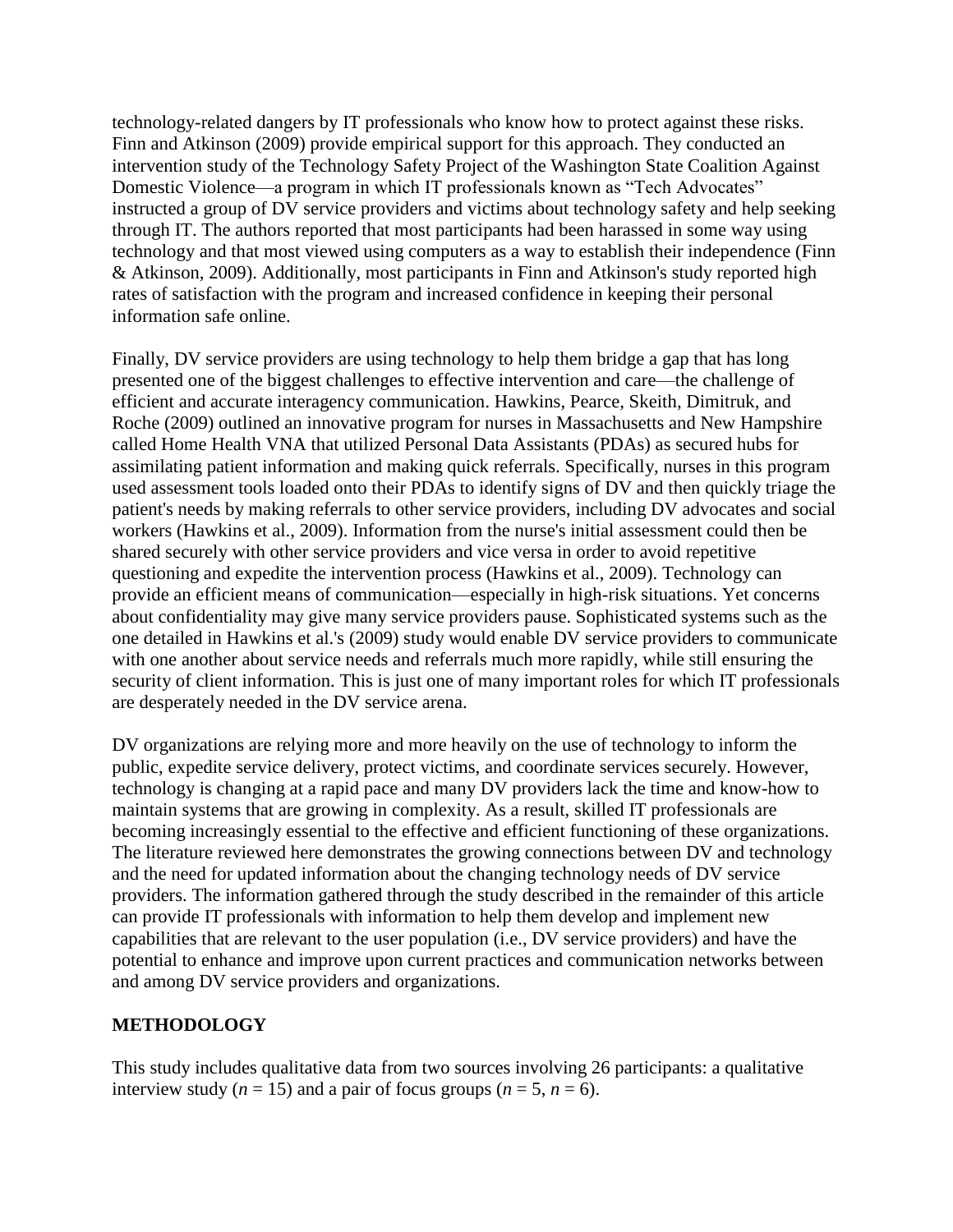### **Qualitative Interview Study Participants and Methods**

The first source was a qualitative interview study that was part of a larger study addressing DV service providers' perspectives toward technology and a proposed family justice center in a county in a southeastern state in the United States. This study addresses only the data that related specifically to DV service providers' needs and usage of technology, and the participants' perspectives on the proposed family justice center are reported elsewhere (Author citation). Participants were administrators and service providers working in agencies that served clients impacted by DV. Participants were drawn from one county, and this county includes both urban (i.e., one midsize city and one smaller-size city) and rural areas. The county is located in the central part of a southeastern state. One of the county commissioners worked with the research team to identify a list of prospective study participants, with the goal of inviting key stakeholders in the development of the family justice center to participate. The 15 participants represented various agencies in the county, including nonprofit organizations, governmental departments, law enforcement, and the justice system. Only one representative per agency was included in the sample. Of the participants, nine were female, and six were male. Because participants were drawn from a single county, in order to protect their confidentiality, no additional details about demographic characteristics are presented here.

Each participant was interviewed for approximately 1 hr. The interviews were conducted by teams of two undergraduate and/or graduate students in either Psychology or Information Systems departments at a midsized public university in the Southeastern United States. All student interviewers were members of a research team and were involved in this project for at least one semester, and some students had been part of the research project across multiple academic years. The faculty researchers provided training for the student interviewers on how to conduct the interviews and use the interview guide over a series of multiple meetings. During each interview, the lead student used a semistructured interview guide to facilitate the discussion, and the other student served in an assistant role. After the interviewer provided an introduction to the study, the participant had the opportunity to ask questions and sign the informed consent document. There were four parts to the interview: (a) questions about participants' professional backgrounds; (b) questions about participants' work related to domestic violence, sexual assault, and/or child abuse, including the participants' perspectives about barriers faced by the clients they serve; (c) their opinions and suggestions related to the prospect of a Family Justice Center in the local community; and (d) participants' technology use and experience. All interviews were digitally recorded, and they were transcribed following the interviews.

### **Focus Group Participants and Methods**

The second data source was a pair of focus groups with DV service providers to ask them about their technology needs and experiences, especially related to seeking information to use related to their work. A *DV service provider* was defined as staff of battered women's shelters, victim advocates, facilitators of batterer intervention programs, and mental health professionals who provide direct services for clients affected by DV. One focus group was held at a state-level advocacy organization, and the other focus group was held at a community DV and sexual assault agency. Both focus groups included participants representing multiple agencies. The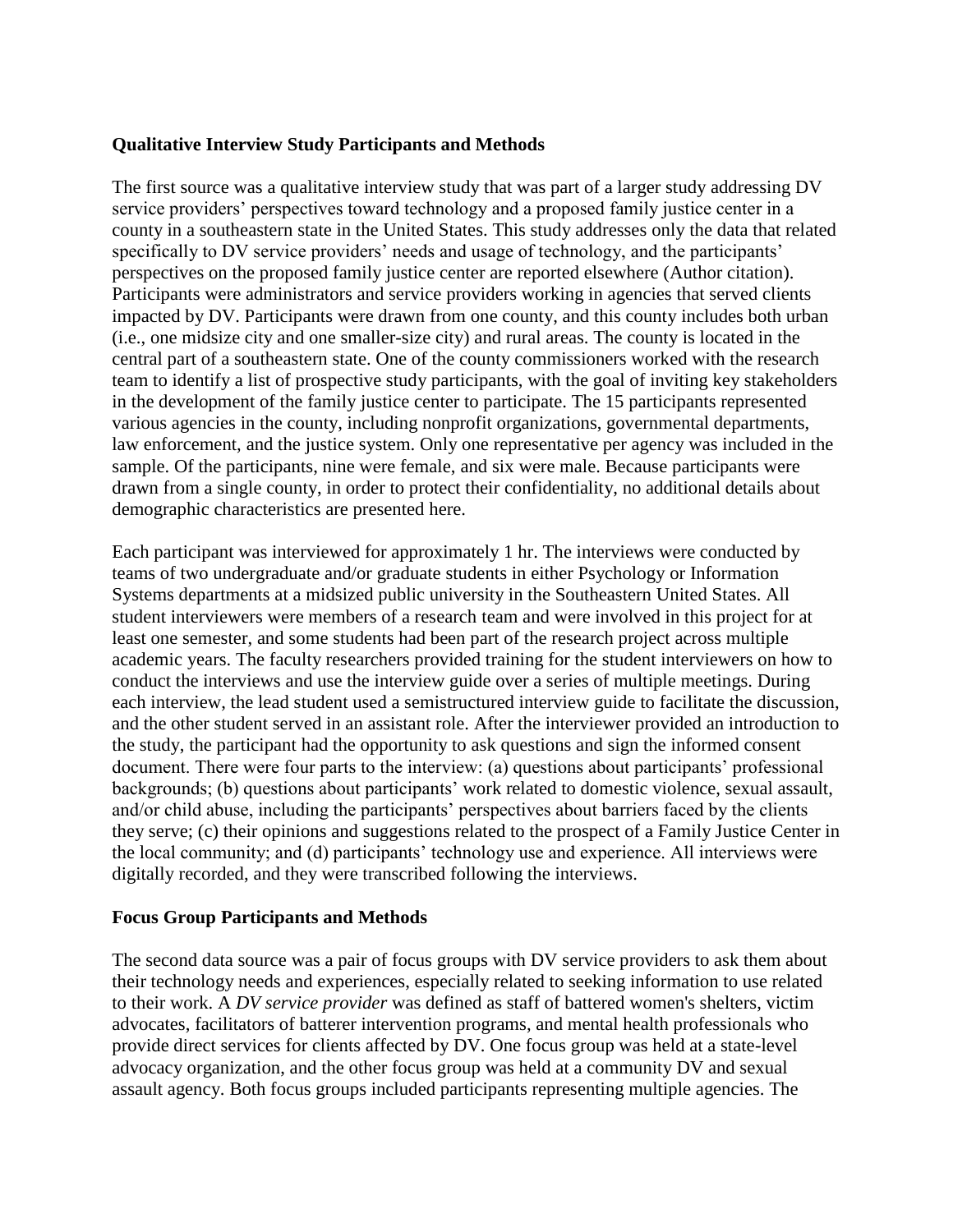focus groups were conducted in private rooms in which only the researchers and participants were present. Each focus group lasted approximately 1 hr 30 min to 2 hr.

Participants were recruited in collaboration with staff from the state-level advocacy organization. We aimed to recruit participants representing different types of agencies (e.g., rural and urban; those with and without shelters attached). Five participants attended the focus group at the advocacy organization, and six attended the group at the community agency, for a total of 11 participants across both groups. Ten participants were female, and one was male. Seven participants were Caucasian, three were African American, and one was multiracial. Participants represented such job titles as prevention and education coordinator, therapist, and program director. The participants represented seven different agencies, including those in rural and urban communities and programs with and without shelters.

Two research team members—one faculty member and one doctoral student in an accredited counseling program—attended each focus group. The faculty member was the primary facilitator, and the student was the assistant and notetaker. The focus groups were based on a semistructured interview guide, and the facilitators asked follow-up clarification questions as needed. The topics addressed in the questions on the interview guide included the following: participants' information needs, participants' use and comfort with technology, the specific technological tools that participants believe to be useful and comfortable to use, and the barriers that the participants face to using technology. Each participant received a \$10 gift card and light refreshments as a token of appreciation for their participation. The focus group sessions were digitally audio-recorded and transcribed after the session.

### **Data Analyses**

The data that were analyzed included the transcripts of the 15 individual interviews and two focus groups. The research team followed Stemler's (2001) procedures for content analysis to analyze the data. Each complete statement that participants made represented a coding unit for the analyses. We defined a complete statement as beginning with each participant's first word in response to a particular question and ending with their final word before an interviewer or other participant spoke next. Two graduate students clarified the list of statements prior to beginning the data coding, which was necessary to integrate statements that were bound by other markers, such as being in the midst of a statement when the facilitator interjected with a brief, clarifying statement (e.g., "Oh, I see") during participants' statements. This step helped to ensure that all coders had the exact same set of statements to code.

We used an *a priori* coding strategy (Stemler, 2001), meaning that we used coding categories that were developed before the analyses began. We developed an initial set of codes based on existing research and theory, and the coding system was refined to develop a final set of codes that were mutually exclusive and comprehensive. See the list of topics included in the interviews and focus groups described above for the topics included in the initial code list. The initial set of codes reflected the interview questions, which were formulated to reflect existing literature. To refine the initial coding system, research team members turned to the data to identify other themes that were not reflected in the original codes. Next, four coders completed a pilot test to apply the revised coding system to a selected set of participant statements. In the pilot test, the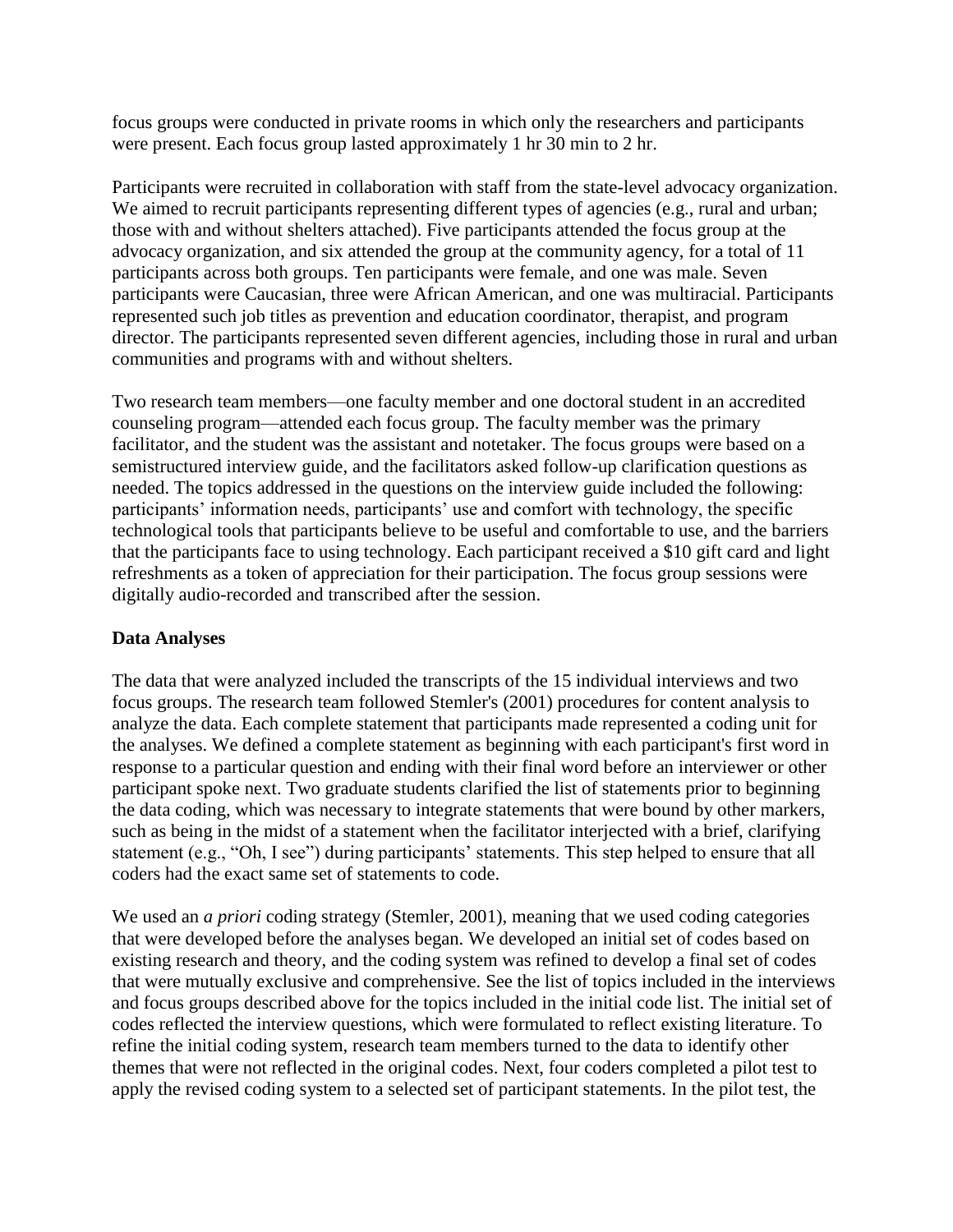interrater agreement was insufficient, so the coding system was further refined through discussion of the codes and descriptors. A second pilot test, also with four coders, was done with a different set of statements, and at this time the coding system showed good interrater agreement. Thus, the full data coding process began at this time. See Appendix A for a description of the codes used.

The statements were divided among four coders so that each one was coded by three research team members. The four coders included two faculty researchers from counseling and library and information studies, a doctoral student in counseling, and a master's student in counseling. By including three coders per statement, we built in a validity check that also permitted us to identify a final consensus code for each statement. This validity check was important for establishing the trustworthiness and quality of our qualitative approach to data analysis (Golafshani, 2003). The final consensus codes were identified as either (a) a code on which all three coders agreed or (b) a code on which two of three coders agreed. When there was no agreement among the three coders, the statement was grouped into the "no code" category and was not included in further content analyses. However, all statements, including those designated in the "no code" category, were included in the calculation of the interrater reliability. The next section presents the results of the analyses, including a description of the themes and illustrative participant quotes for each theme.

# **RESULTS**

In combining the data from the qualitative interviews and the focus groups, a total of 1,010 statements were coded, with three coders per statement, for a grand total of 3,030 codes. The overall percentage agreement was 81.5%. Interrater reliability was calculated using Fleiss' kappa, and it was found to be 0.174. Again, the focus of this study is on the intersections of DV service providers' work and technology. Therefore, in this section, we present the analysis results pertaining to the following categories: technologies used currently; expected benefits of technologies desired for the future; and personal technological readiness. For each category, we present a summary of the key themes that emerged.

## **Technologies DV Service Providers Use Currently**

Participants were asked to describe the technologies they used currently in their work, with an emphasis on communication, agency operations, and client interactions. The participants described a range of technologies, as will be described in this section. Although not technologies, many participants described continued reliance upon face-to-face and regular mail communication as preferred methods of communicating with others. Face-to-face communication was viewed as having advantages over other technology-based forms of communication for the following reasons: (a) this form of contact is easier to document in court (e.g., "If we go into court and have to argue a case and the parent says, 'Look, well no one ever called me,' and we can say? 'Yeah, we did call but you don't have a voice mail situation set up, and so that's why sometimes it's just best to communicate face to face cause we can say, 'Hey, we did have this visit on such-a-such date'"); (b) some client populations do not have access to technology (e.g., "A homeless person typically does not go around with a cell phone"); and (c) certain job functions are necessarily carried out in person (e.g., in the courtroom).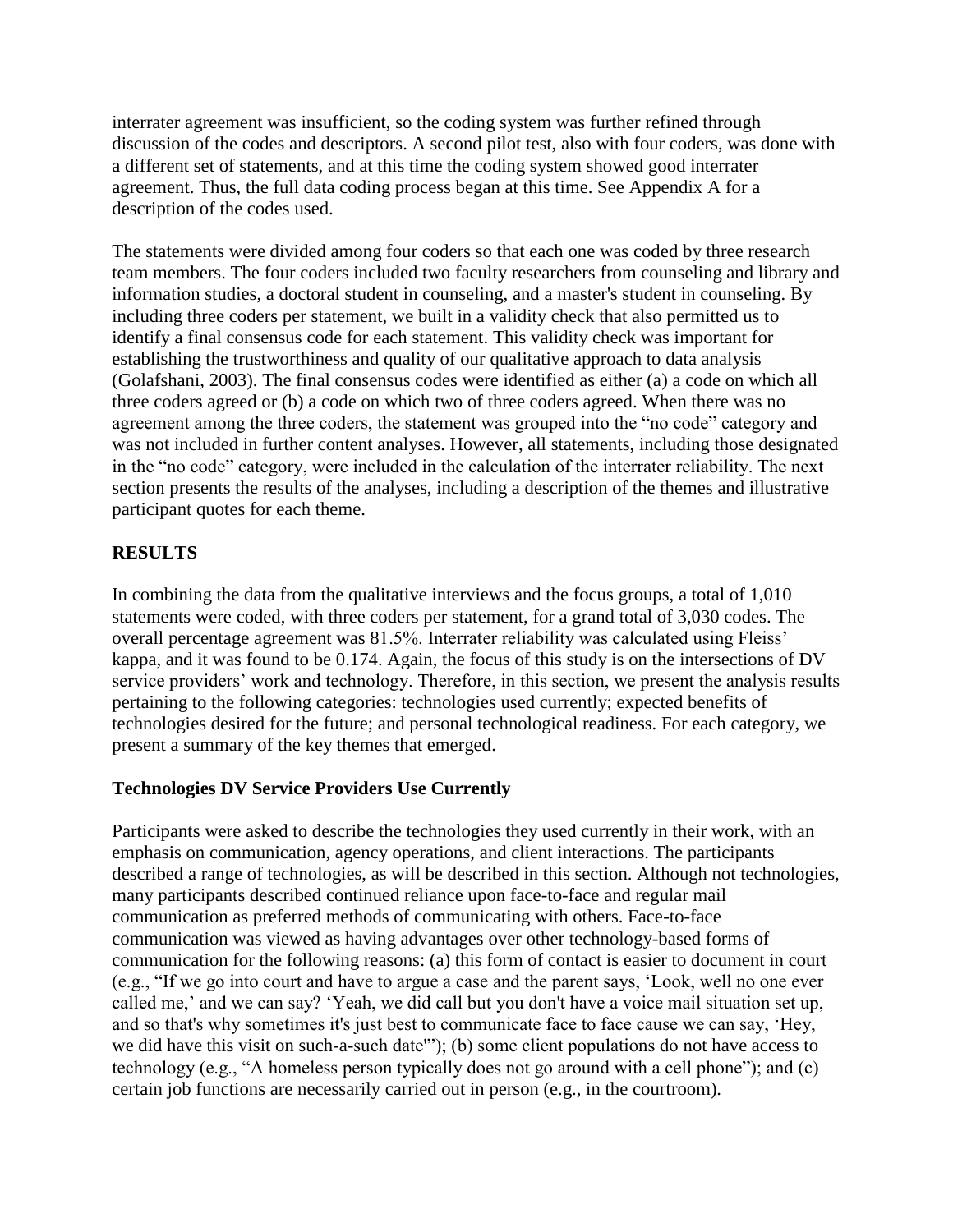# **FAX**

Although one participant described faxing as "retro," participants noted that faxing still occurs for such purposes as receiving documents from the state Medicaid office and faxing releases of information.

## **TELEPHONE**

Telephone communication was used frequently by participants. One participant said, "A lot of ours is just pick up the phone and call somebody and talk to them." Participants noted that they experienced a growing use of teleconferencing and videoconferencing recently, in part "due to the cost of gas and limited travel and funding. "

## **SMARTPHONES AND OTHER MOBILE SMART DEVICES**

Some participants reported having smartphones that were issued to them through their work. One participant said, "I have a Blackberry that's about saved my life." Participants also noted using their phones for work-related text messaging.

## **COMPUTER-MEDIATED TECHNOLOGIES**

One participant said, "Everything I do pretty much is via the computer." As such, computers, often laptops, were used heavily by participants. Most participants reported using e-mail communication, including for intraorganizational and interorganizational communication and some contact with clients. As a participant said, "Among our agency staff we live and breathe by e-mail—and we are chained to our e-mail." However, one participant said, "We don't do anything confidential over e-mail." Participants also noted several uses of the Internet related to their jobs. These included searching online for research-based information, participating in webinars, seeking information to assist them in making decisions about their work, and maintaining agency websites. Some participants, however, reported that access to the Internet at their workplaces was limited for confidentiality reasons, as is indicated in the following participant quote: "We can't search the Internet anymore on our work computers because they are worried about people hacking in and getting into our electronic medical records."

## **SOCIAL MEDIA**

Some participants reported that their organizations used social media platforms. This included Facebook, Twitter, and blogs. One participant said regarding her agency's blog, "I think the blog is a great way obviously and it's also something that can transmit information super-fast."

## **SPECIALIZED DATABASES, SOFTWARE, AND AGENCY-SPECIFIC TECHNOLOGIES**

Participants described a wide range of specific technologies they used in their work (See Table 1).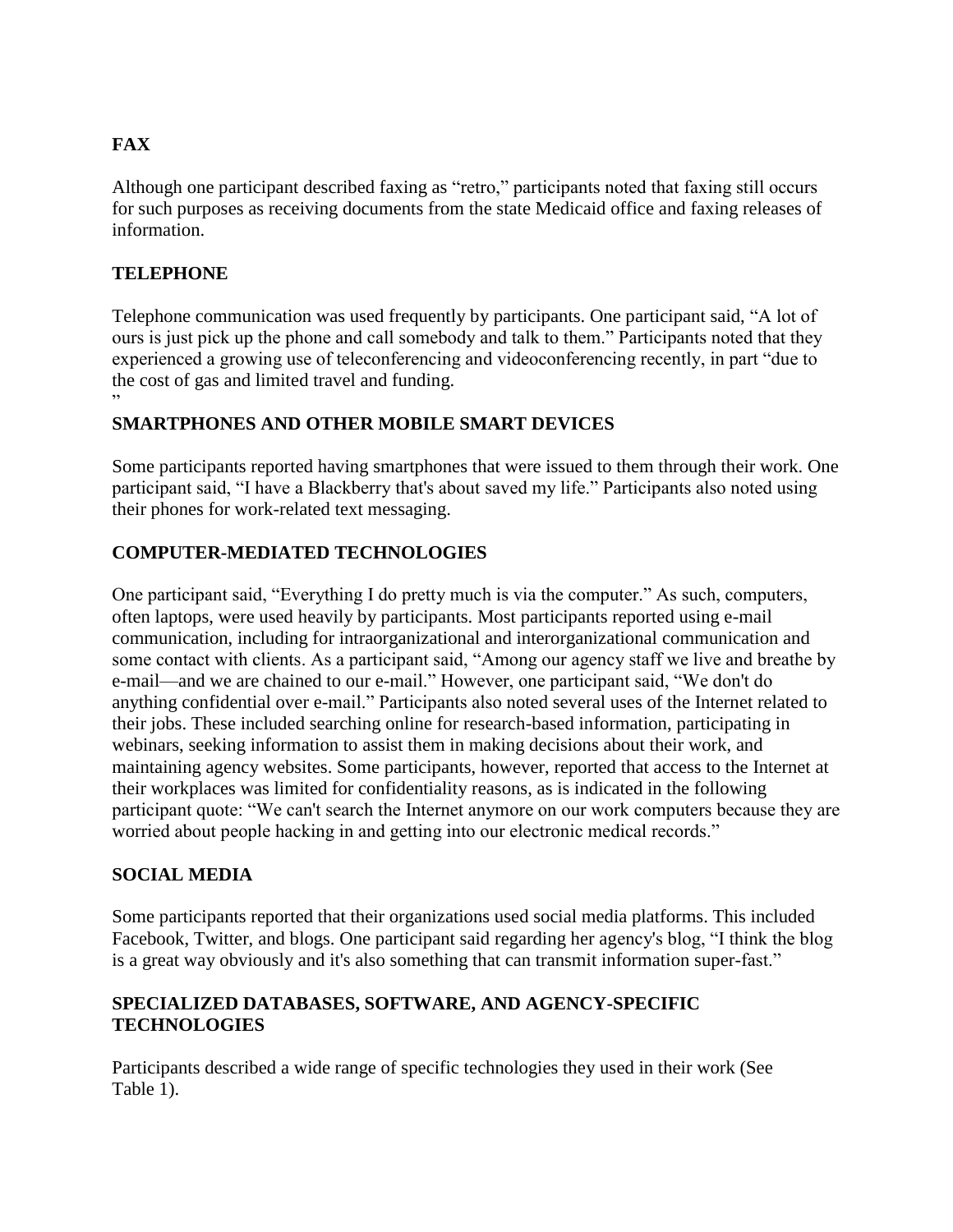### **Table 1 of 2 TABLE 1 Specialized Databases, Software Programs, and Agency-Based Technologies Currently Used by Participants**

| Databases                                                |
|----------------------------------------------------------|
| Criminal records check                                   |
| Filing of domestic violence claims                       |
| Tracking system of homeless individuals across the state |
| Juvenile justice records (statewide database)            |
| Department of Corrections                                |
| Computer-sharing software                                |
| Pod diary system                                         |
| Evidence-based assessment tools                          |
| Data management system                                   |
| Microsoft Office                                         |
| <b>Microsoft SharePoint</b>                              |
| Echo                                                     |
| <b>AIMS</b>                                              |
| Call center software                                     |
| Life alert bracelets                                     |
| Electronic medical records                               |
| Medication distribution system                           |
| Camera security system                                   |
| <b>CARE LINK</b>                                         |

# **Expected Benefits of Technologies Desired for the Future**

Participants were asked to speculate on the benefits they would expect to gain from future technologies they may acquire. The benefits they listed provide implications as to the ways that DV service providers envision that technological advances could enhance their work. Tangible benefits to new technologies were viewed as important, as reflected in the following participant statement, "We're not for spending money just because 'Hey, it's a neat gadget,' we want because it's going to add value." This section presents the benefits that participants noted.

## **MAKING DATA AND INFORMATION MORE READILY AVAILABLE**

Participants noted that technology could help make the data and information that they need to do their work more readily available and accessible to themselves and others. Participants mentioned that having access to timely, credible information is essential to their work (e.g., for writing grant applications and doing educational presentations in the community). One participant said, "I want to be seen as credible in the information I'm giving out to other people." In addition, ready access to information can help practitioners make informed decisions about clients. For example, a participant said that a service provider may be working with a client from a military family and might say, "I want to work with a military family that's having DV, let me understand what some reintegration issues are." Thus, technology can facilitate better access to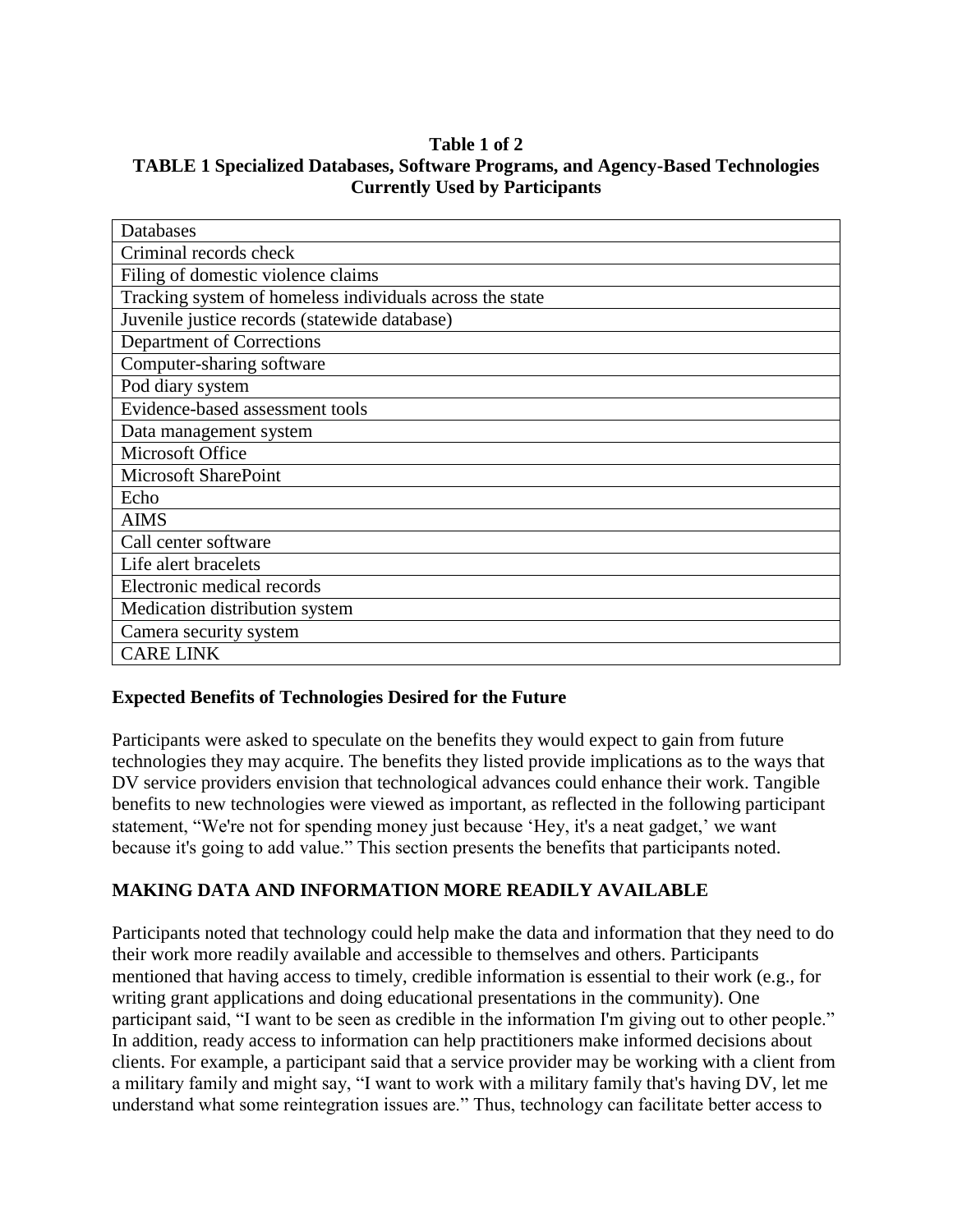information that would help practitioners understand the needs of the client populations they serve. Participants suggested that technological advances also could make information available in other languages.

## **COST- AND TIME-EFFECTIVENESS**

Participants desired technologies that could reduce the costs and time demands on themselves and their organizations. Some specific examples included the cost-effectiveness of teleconferencing instead of face-to-face meetings, reduced time and costs associated with not having to drive to another city to obtain statewide DV statistics, making information available online versus paper copies (which also was noted as being "ecologically responsible"), and making systems operate more quickly.

# **MORE ACCESSIBILITY AND MOBILITY**

Some participants work in organizations in which staff work out in the community and are not often in the same building as their supervisors. Technologies that participants indicated could help in these situations included portable Internet connectivity, GPS devises, and smartphones. Benefits of these advances that were mentioned by participants included access to the Internet and e-mail while out in the field, and the ability to locate staff, enhanced safety.

# **ENHANCED COMMUNICATION**

Participants reported that technological advances could be instrumental in enhancing communication, both within their agencies and with professionals in other organizations. Although confidentiality and privacy issues were noted as complications for this enhanced technology-based communication, participants noted several possible benefits that technology could offer to their communications. They shared that technologies such as improved videoconferencing could be useful for promoting communication among involved stakeholders.

# **BETTER TRACKING OF CLIENTS THROUGH INTEGRATION OF INTERAGENCY SERVICES AND SYSTEMS**

Many participants expressed a hope that future technologies will help them to better track their clients through various social service systems, as well as help to enhance their coordination of services with other involved agencies. For example, they noted that a shared database across agencies could reduce the need for clients to restate their basic characteristics (e.g., contact information) and could provide new service providers with greater information about the client's history across systems. In addition, technologies could help track especially vulnerable clients, as is reflected in the following participant statement:

> Now there's these computer systems that you can put in an elderly person's home that tracks the things that they've done throughout the day—so in theory an adult child could be at work and go onto this tracking system and if there's been no movement in the house for two hours or something you know—is mom and dad OK? They can track whether they've taken their medicine.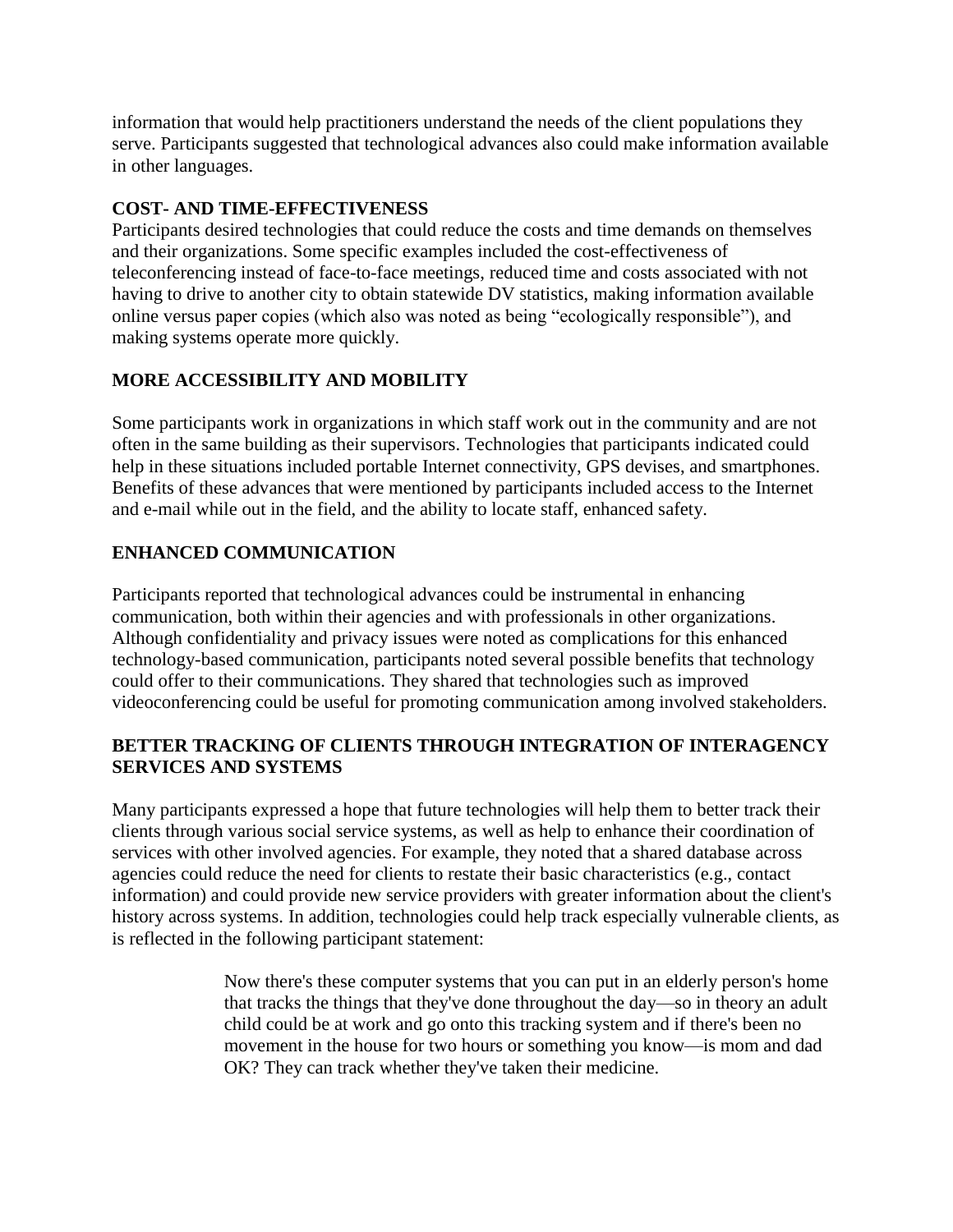Shared technologies also could help to avoid duplication of services, such as if clients are already receiving services at one agency and are being considered for similar services at another agency. One participant summarized this issue by stating, "If there were a way to connect the dots a lot of times between the various agencies as it relates to domestic abuse is there technology that currently exists that allows you to connect the dots."

### **REAL-TIME UPDATES OF RECORDS**

Participants indicated that documentation is a critical piece of the work that they do. Participants expressed that they would appreciate technologies that facilitated the documentation process in real time. One participant shared that they were in discussion with a technology company regarding the following:

> They are looking at giving us a proposal for the social workers to have almost like the I-pad type mechanism to where they can go out and they can actually access their files electronically, and then it uploads into the system to where they don't have to do double work, because right now they go out, meet the family and put it all on paper, have to come back and enter it all into the case management system, so they are looking at technology that will do that while they can type it while they are in the field, and automatically uploads into the system to where they don't have to double work—that wastes a lot of time.

## **BETTER MANAGEMENT OF EXISTING RESOURCES**

Participants desired technologies that could help their organizations better manage the resources they already have available to them. For example, one participant said:

> We're constantly looking at what's on the market from um—would this work for us. You know one of the things we're really looking at right now is inventory control, arcade scanners, and how to—how to manage the resources that we already have so—everything from that to what we run from our own warehousing and inventory supplies put out to what's out on the street. Participants also mentioned resource management as it related to organizational accounting and interactions with third-party funders.

## **UPDATES TO CURRENTLY USED TECHNOLOGIES**

In addition to perceived benefits to new technologies, participants described that they would appreciate more updated versions of the technologies that they use currently. For example, a law enforcement official expressed a desire to upgrade their radio system. Other participants desired newer versions of their computer software programs and smartphone technologies.

### **Barriers to Technology Use**

Participants noted several potential barriers to technology usage, including organizational, situational, technological, and other adoption and coordination barriers.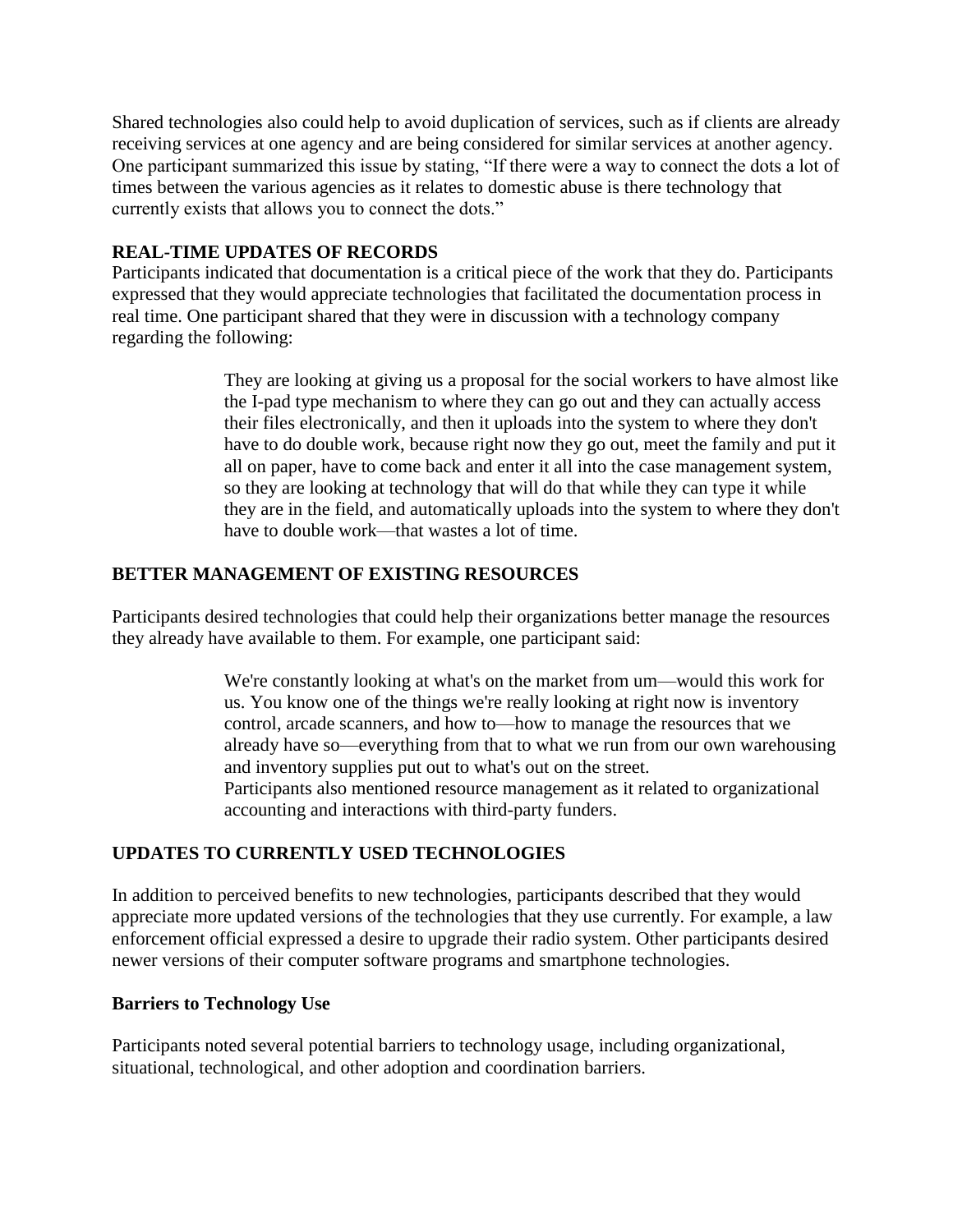### **ORGANIZATIONAL BARRIERS**

Participants noted three primary organizational demands that could present barriers to technology use. First, "confidentiality would be a huge, huge issue." One participant said more specifically, "Probably the standard legal liabilities even the issues that may come about when when you're trying to share information, or protect information." The security of confidential client data is therefore a significant barrier to address when developing technologies for DV service providers. Second, limited funding was mentioned as an organizational barrier to technology adoption and use. For example, one participant said, "Maintaining it and staying ahead of the curve trying to get the funding and resources necessary to put it in to start with and keep it in there." Third was the need for extensive training on technologies within organizations, as is reflected in the following participant statement:

> Training is always trying to get everybody. You know, some folks are techno geeks and some folks like me aren't, and trying to keep everybody to the level that is the base line is always something when something new comes, and trying to evaluate those things.

## **SITUATIONAL BARRIERS**

Five situational barriers related to the unique dynamics of DV as they would relate to adopting new technologies. First, safety considerations must be addressed, because "abusers can be very sophisticated in trying to find information on the victim." Second, there is a need to protect victims from abusers who may have access to victim information because of their jobs. As one participant said, "Sometimes the abuser is a policeman." Third, because DV service providers tend to have very busy, time-consuming jobs, this could leave minimal time available to learn new technologies. For example, a participant said, "I probably would wish that I knew more about this stuff, texting and cell phone stuff. But, I don't have time." Fourth, accessibility for clients and service providers with disabilities was a concern, especially with already limited financial resources that typically are available to these agencies. Fifth, because DV is such a multidisciplinary topic, every involved professional group has different professional ethical standards and protocols to follow, which could present challenges when attempting to integrate systems across disciplines.

## **TECHNOLOGY-SPECIFIC BARRIERS**

Participants noted two technology-specific barriers that could limit their use in DV service agencies. First, some participants viewed any technology-facilitated conversations as being less valuable than face-to-face dialogue. As one participant said, "It's not as good as being here or seeing folks." Second, technical problems can create additional job stressors that service providers may not have time and resources to address. For example, a participant said, "Maintenance software that may go askew; administered outside the agency … and that is sometimes easier to somehow the computer is not functioning."

## **ADOPTION AND COORDINATION BARRIERS**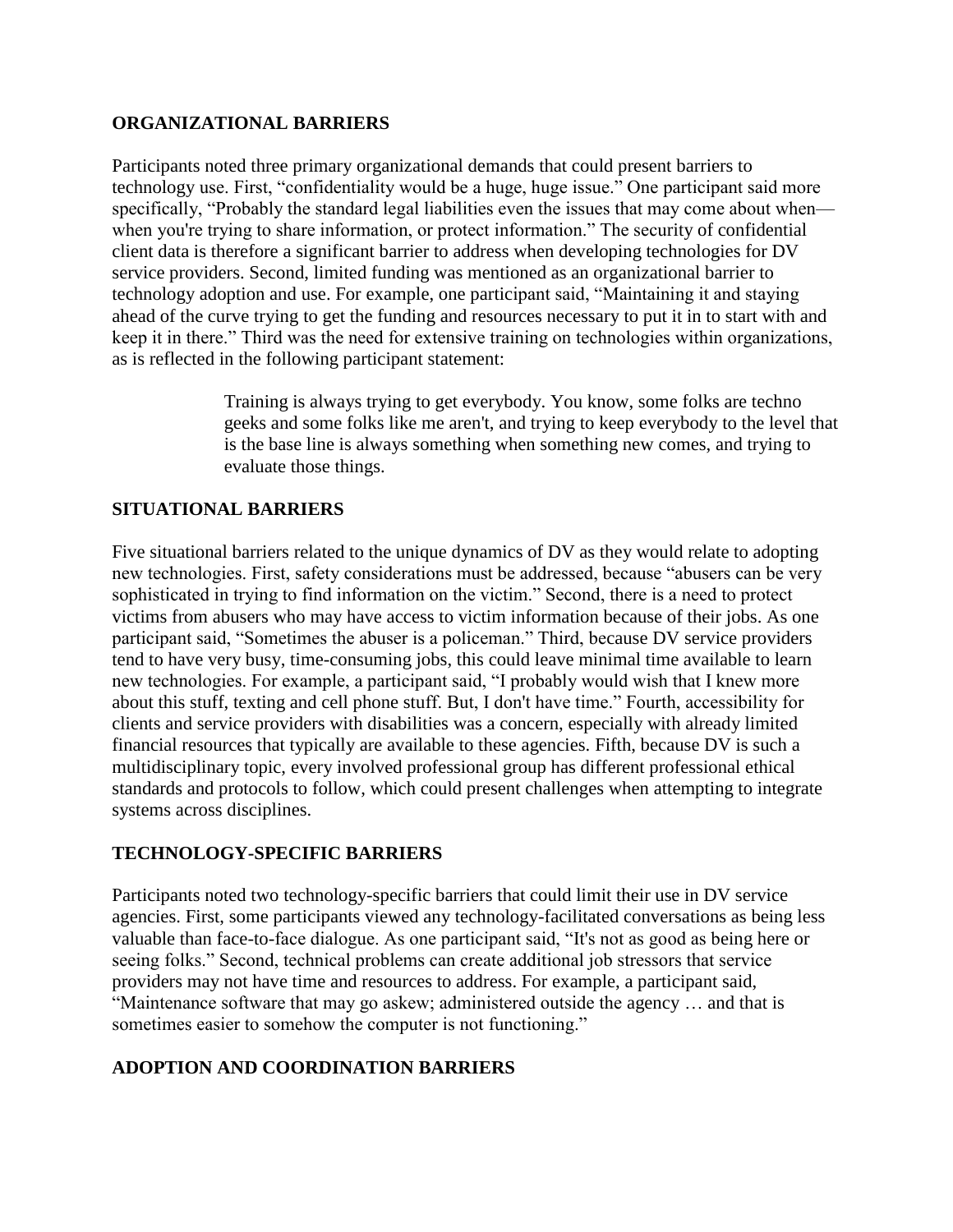More general barriers that participants noted included the following: (a) determining how to adopt technologies within organizations when there are varying levels of technology readiness and comfort among staff members; (b) technologies cannot overcome human error and human problems, such as failing to respond to electronic communications; (c) that it can be difficult to decipher the credibility of information on the Internet; and (d) agencies will have different levels of access to and resources related to technology, so coordinating technology across organizations can be barrier. Finally, while technology was viewed as having potential benefits, participants noted its limited ability to solve many of the major problems they face. As one participant said:

> You got federal cutbacks, state backs, donor cutbacks in general that you know turns into people being laid off or positions being frozen and, and not filled and that equals more work for everybody. And you know there's just there's no technology that's gonna fix that. You just need more bodies. You need more bodies handling the work. There's no technology that's gonna … fix that.

### **Personal Technology Readiness**

In the individual interviews, participants were asked to rate themselves on a scale from 1 (*very low*) to 10 (*very high*) in terms of level of comfort with technology. Participants varied, with the lowest rating being a 2, and the highest being an 8. Several participants made statements reflecting anxiety about technology, such as the following: "You picked sort of the worst person in the agency to interview" and "I feel like I don't have much to share with you guys regarding the technology piece—I mean I think that like that's not even in my realm of thinking." In this section, we present some statements that reflect participants' varying level of comfort and readiness to use technologies.

## **A FEMALE PARTICIPANT WHO RATED HERSELF A 3**

This participant said:

I have done things my way, which is usually on a card file for so long, and I know … there is a saying that you can't teach an old dog new tricks. But, I did master the Internet, so that means I can.

## **A MALE PARTICIPANT WHO RATED HIMSELF A 6**

This participant said:

I try to get on board with different applications or things that come that I know that could help. But I am real good at learning if somebody spends some to time to teach me. Now how long it takes to teach me might be a challenge. But I am involved with it.

## **A MALE PARTICIPANT WHO RATED HIMSELF AS A 6 OR 7**

This participant said: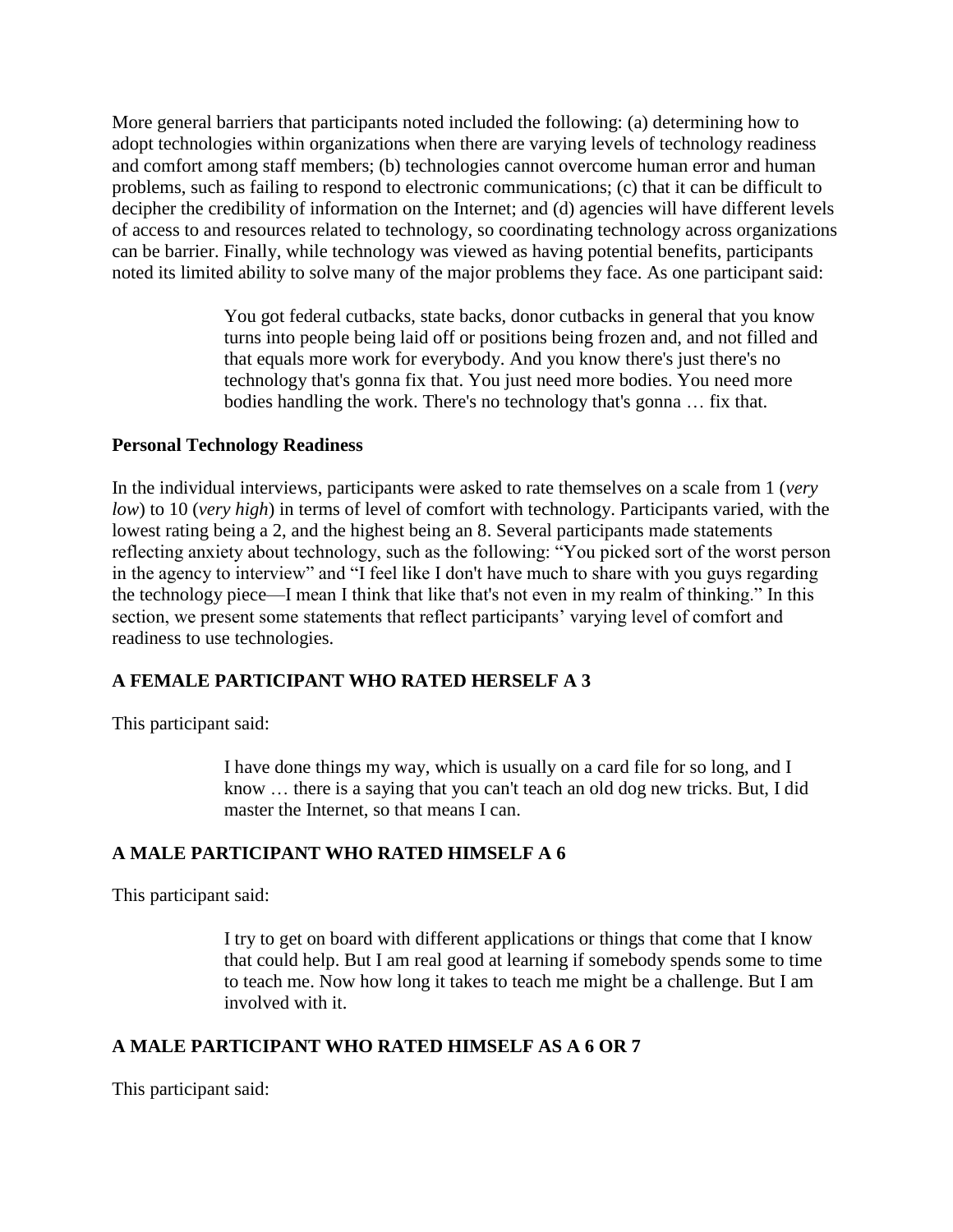I may not be that skilled … I can use it for what I want to use if for but when it comes to figuring out how—and then again it's a matter of figuring out the programs that you're using.

#### **A MALE PARTICIPANT WHO RATED HIMSELF AS AN 8**

This participant said:

You ask me if I do the social networking stuff, no, I oversee my 13-year-old making sure that she is not getting in trouble on Facebook or whatever, no, but do I do e-mail, yes—do I use the computer everyday—absolutely. Do I use spread sheets that kind of thing? Sure.

#### **DISCUSSION**

#### **Summary of Major Findings**

The participants in this study reported using a wide range of technologies, including those that have been around for a long time (e.g., fax and telephone), newer advances (e.g., smart devices or social media), and specialized technological programs that are agency specific. One important finding was that, despite the advantages that new technologies may have, DV service providers may prefer nontechnology-based forms of communication and record keeping. In particular, face-to-face communications and paper-based resources may be critical to successful outcomes in court proceedings and for reaching clients without access to technology. Given the economic barriers that victims and survivors of DV may face, technological devices, such as computers and smartphones, may not be accessible to the client populations that DV service providers encounter. However, participants did note the importance of technology to their work, supporting the research cited earlier about the increasing links between technology and the work of DV service providers. The diversity of specific databases and software programs (e.g., for filing domestic violence claims, seeking juvenile justice records, and maintaining secure client electronic records) demonstrates the vast array of technology advances that can help to promote more efficient service provision to clients impacted by DV.

Participants noted several benefits that new and improved technologies could offer to their future work. These included increasing the accessibility of the data and information they need to do their work, increasing the efficiency of their work in order to save time and money, helping them to stay connected with their colleagues and others when doing community-based work, improving communication with other professionals and clients, providing more integrated and seamless services to clients, strengthening their procedures for keeping records, and helping them to manage their resources more effectively. In addition, several participants noted that they were hopeful that newer versions of the technologies they are using currently would provide enhanced support for their work.

Despite these perceived benefits derived from technology, the DV service providers who participated in this study also noted that there are significant barriers that could prevent them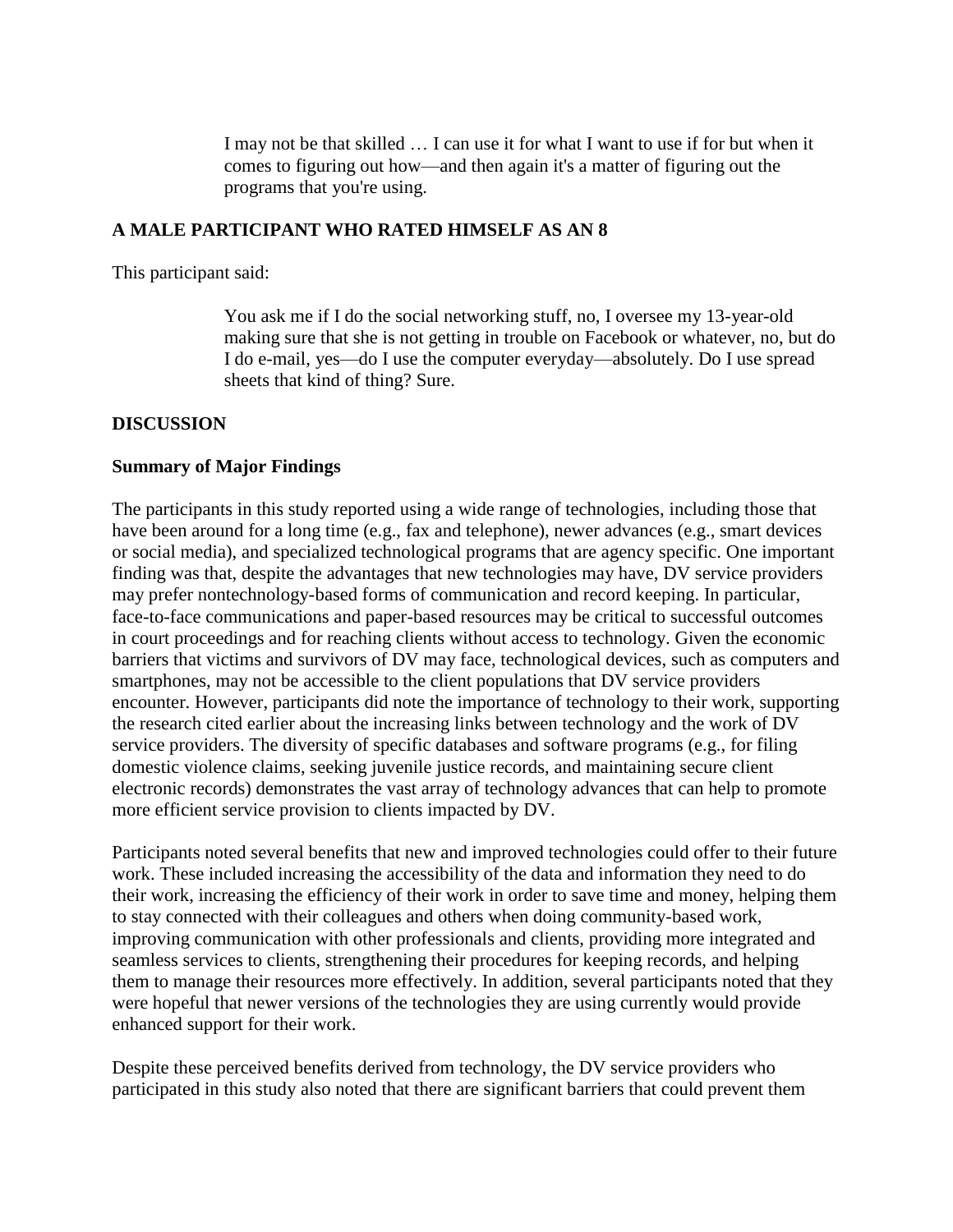from adopting and using new technological advances. Participants noted several barriers related to the safety and confidentiality needs of the client populations they served. In addition, many DV service organizations have limited financial and staffing resources, so new technologies could be cost prohibitive and not feasible if they do not account for the limited time and effort available to implement them. Participants also cautioned that the dynamics of abuse within DV must be considered when developing new technologies. For example, technologically savvy perpetrators may be able to hack into client records and gain sensitive information about victims that could put their safety at risk. Additional barriers may arise for technologies designed to enhance communications between agencies, especially when different organizations have different legal and ethical requirements to uphold. Technologies also can present some direct barriers. In particular, participants noted the troubles that can arise when technological problems occur, and these can be especially challenging for resource-limited organizations.

Another important potential barrier is the different levels of openness to technology among professionals working in the field. However, participants varied in the ways they described their levels of comfort with technology (i.e., technology readiness). As human service workers, it is not surprising that many participants reported limited experience with technological advances, resulting in some anxiety about their abilities and comfort with using and learning new technologies.

### **Statement of Limitations**

Participants were drawn from one state only, and interview participants were from one county within that state. Therefore, geographical and regional influences may impact participants' perspectives on technology. Also, the use of data from both interviews and focus groups provided different data collection procedures, each with unique advantages (e.g., the depth of responses in individual interviews and the group dialogue that emerged through the focus groups). However, these differences also could be considered a limitation in that the data were collected in different ways and using different sets of interview questions. A third limitation is that we included participants representing a diversity of agencies, which allowed for a consideration of how technology is used across various segments of the DV response system in communities. However, it also precluded an in-depth examination of specific technologies used in each agency. Finally, the interrater agreement was somewhat low, with the Fleiss' kappa coefficient indicating slight agreement (Landis & Koch, 1977). This could have been an artifact of our decision to use the complete participant statements as the coding unit. Some statements included multiple distinct ideas, leaving the coders to select only one code they best fit those statements. More subjective interpretation was, therefore, involved in the coding process, in that the coders could have viewed different aspects of these statements as being more or less important. Because of the number of statements that required coding and the extensive amount of data involved, using the full statement-level coding units was deemed necessary to keep the study feasible, although this decision could have impacted the interrater agreement. Therefore, we built in a validity check by having three coders per statement in order to identify consensus codes.

### **Implications for the Development of New Technologies for DV Service Providers**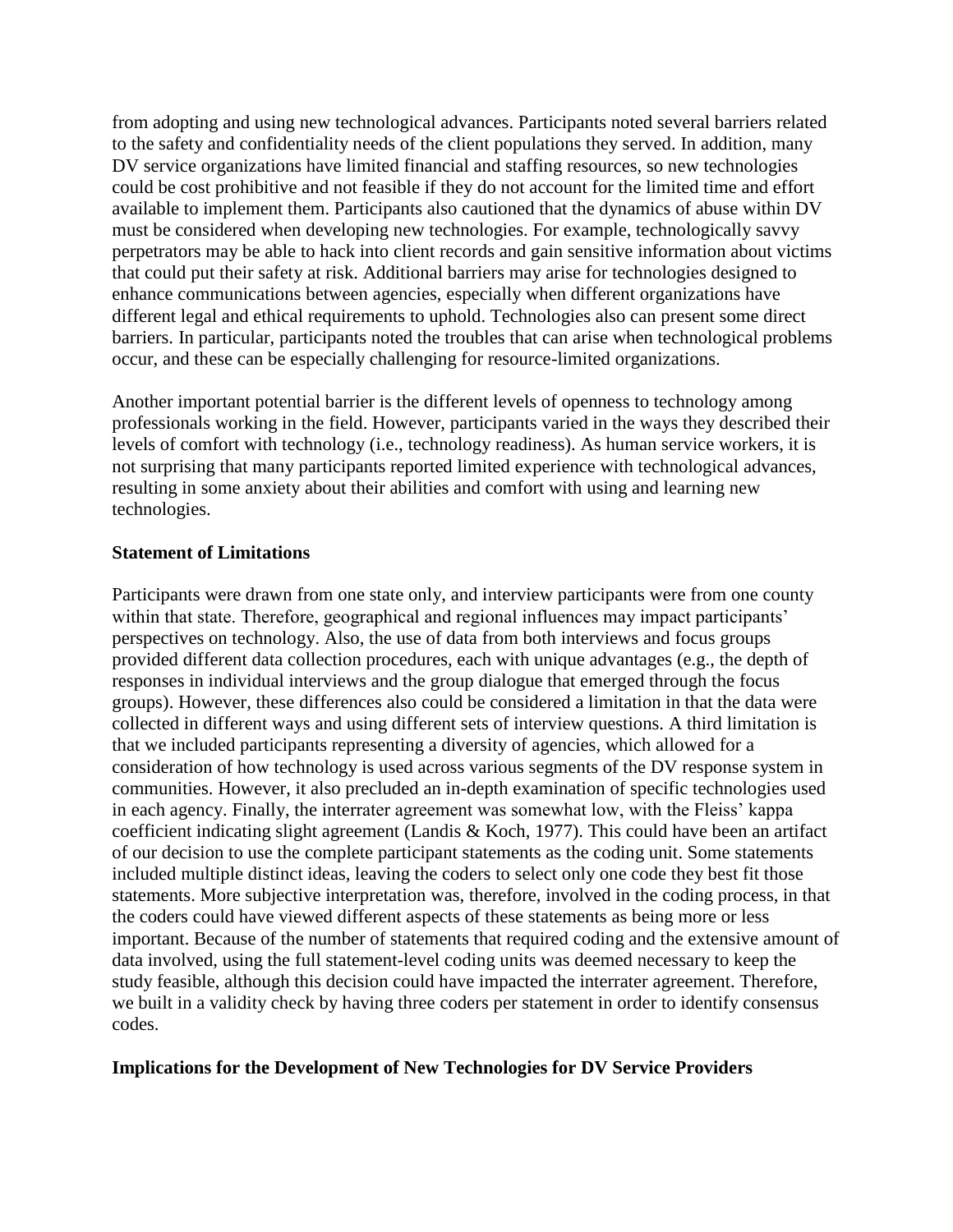The findings of this study affirm the growing intersections of technology and DV. Professionals who work with clients impacted by DV use technologies in a multitude of ways, including for seeking information about how best to serve clients (Finn, 2000; Joyner, 1999), to improve community responses to DV (Constantino et al., 2007; Erez & Ibarra, 2007; Hassija & Gray, 2011), and to communicate with other involved professionals (Hawkins et al., 2009). Community response systems to address DV often involve a number of agencies, each with a unique function, such as law enforcement agencies, battered women's shelters, and court systems. Technology-based applications may be used to facilitate communication and collaboration among professionals in these different settings. However, the functions and rules governing these organizations can vary widely. Therefore, the same technologies may not be able to be used, in the same ways, across different agencies. Information technology professionals must consider the unique goals of these various organizations when developing technologies. Even when technologies may not be able to be used across different agencies, it is possible to develop agency-specific technologies that could enhance interorganizational collaboration. For example, a client records management system for a battered women's shelter could provide easy access to contact information for local organizations so that DV service providers and their clients do not need to take extra steps to locate this information.

Although not a direct focus of the current study, there is growing recognition of both the advantages and perils of technology for victims of DV (Dimond et al., 2011; Melander, 2010; Southworth et al., 2007). Technology can provide unique forms of support and resources to victims and survivors, such as helping them to connect to support groups and helping them to find information about local resources in their communities via websites. However, using technology also can present significant safety risks and privacy concerns for victims, especially in cases in which perpetrators use technology to track, monitor, threaten, or harass victims. Participants in this study noted the importance of considering safety issues when developing technologies to support the work of DV service providers. Therefore, technologies to address any aspect of DV should be developed to address these safety concerns and promote the well-being of clients. In particular, the issue of access to information becomes tenuous when technologies are developed to share information between agencies. One participant shared an example of a perpetrator being a policeman, which demonstrates the importance of ensuring that protections are in place to ensure that every step is taken to avoid potential abusers accessing information when interagency communication technologies are created.

Overall, technology offers many potential advantages to enhancing the work of DV service providers, although, as our study showed, there are a number of barriers that must be overcome when developing new technologies. Professionals can vary widely in their openness to using new technologies, as is evident by participants' diverse ratings of their personal levels of comfort with technology. DV service providers may have limited training related to using technology, which could contribute to some anxiety about using new technology systems. Therefore, IT professionals may enhance the use of new technologies they develop by providing sufficient training to DV service providers.

Technologies to be used in these settings must have reasonable requirements for time, cost, and staffing. In particular, many of the agencies in which DV service providers work have limited financial resources and heavy client caseloads that leave limited time available for addressing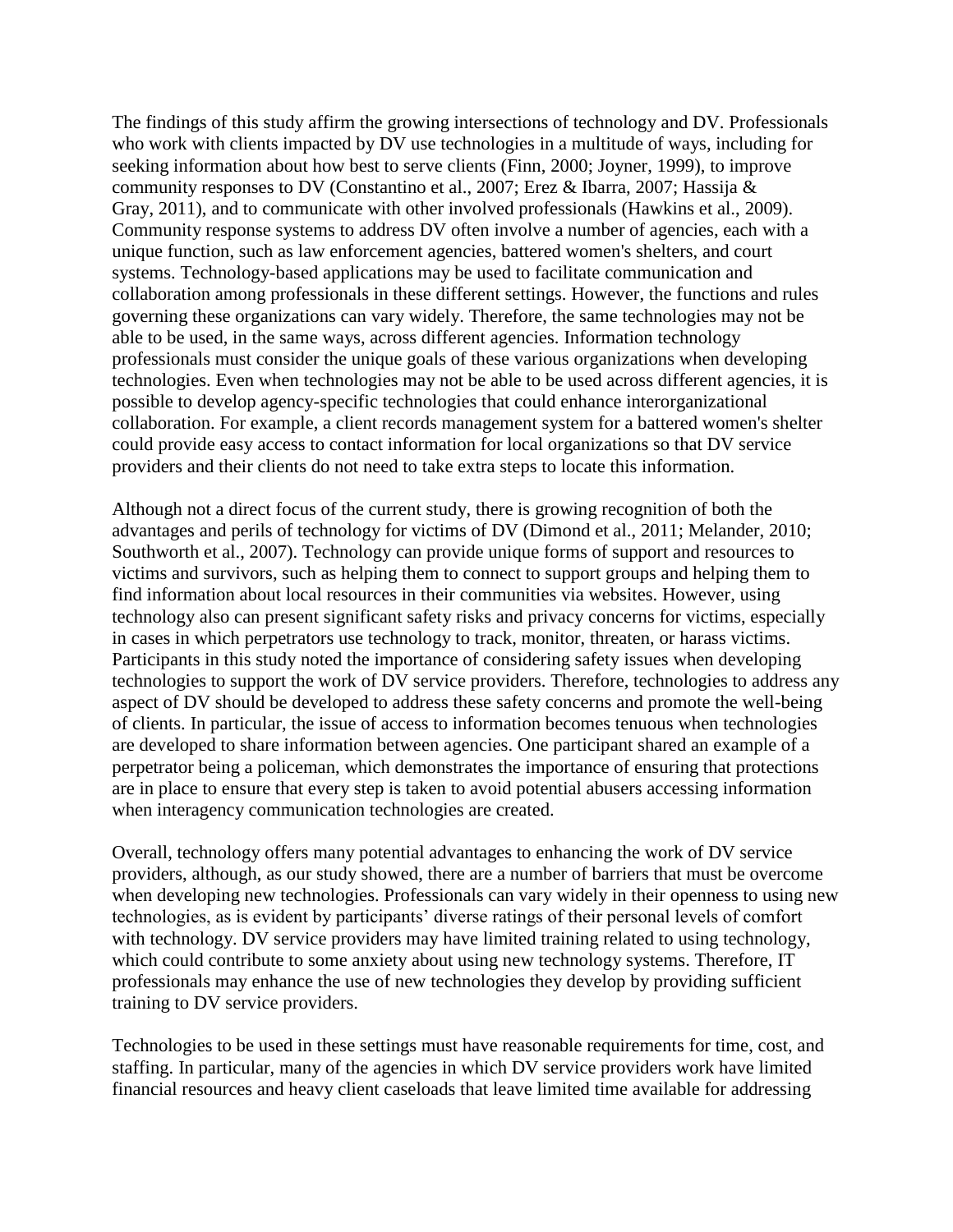technology-related challenges. These agencies are mandated first and foremost to meet the needs of their clients, many of whom are in crisis situations and may face immediate safety risks. Ideally, technologies can be used to promote greater access to more seamless services and help victims and survivors become safer. However, technology developers must be mindful of the realistic constraints faced by many DV service providers and the organizations in which they work. The findings of this study suggest that DV service providers would welcome technology advances that help them be more effective and efficient in the work they do, especially when these advances are in-line with their organizational needs and are feasible to implement using available resources.

| Code name<br><b>Number of</b><br><b>Description</b> |                                                                                                                 |
|-----------------------------------------------------|-----------------------------------------------------------------------------------------------------------------|
| coded                                               |                                                                                                                 |
| statements                                          |                                                                                                                 |
| per category                                        |                                                                                                                 |
| NW: Nature of<br>231                                | Information about the needs of clients served by DV                                                             |
| the work of                                         | service providers; their working conditions (making a firm                                                      |
| DV service                                          | distinction between "active" and "incidental" information                                                       |
| providers                                           | practices. Identification of potentially helpful information                                                    |
|                                                     | and their sources, Serendipitous encounters, that is being                                                      |
|                                                     | given information without active seeking. Planned                                                               |
|                                                     | encounters with potentially helpful information sources.                                                        |
|                                                     | Referrals to potentially helpful sources. Proxy searchers.                                                      |
|                                                     | Making connections with potentially helpful sources.);                                                          |
|                                                     | General background information needed to communicate                                                            |
|                                                     | with technical staff about the work of DV service                                                               |
|                                                     | providers; this category does not address anything related                                                      |
|                                                     | to technology. Note: This category may include references                                                       |
|                                                     | to collaborations within the agency, but should not include                                                     |
|                                                     | references to collaborations outside the home agency (that                                                      |
| TC:<br>113                                          | would fall under Partnerships).                                                                                 |
|                                                     | Information about various technologies DV service                                                               |
| Technologies<br>used currently                      | providers use in their work now, including those used for                                                       |
|                                                     | communication; day-to-day tasks such as assessments or<br>victim advocacy, decision making, etc., this category |
|                                                     | includes perspectives about advantages and disadvantages                                                        |
|                                                     | of technologies used currently.                                                                                 |
| EB: Expected<br>88                                  | Information about service providers' perspectives about                                                         |
| benefits of                                         | advantages of technologies desired for the future. Benefits                                                     |
| technologies                                        | may relate to the extent to which technologies could                                                            |
| desired for the                                     | improve communication abilities, increase productivity,                                                         |
| future                                              | reduce costs, reduce errors, and improve information                                                            |
| sharing.                                            |                                                                                                                 |

**Table 2 of 2 APPENDIX 1 Description of Code**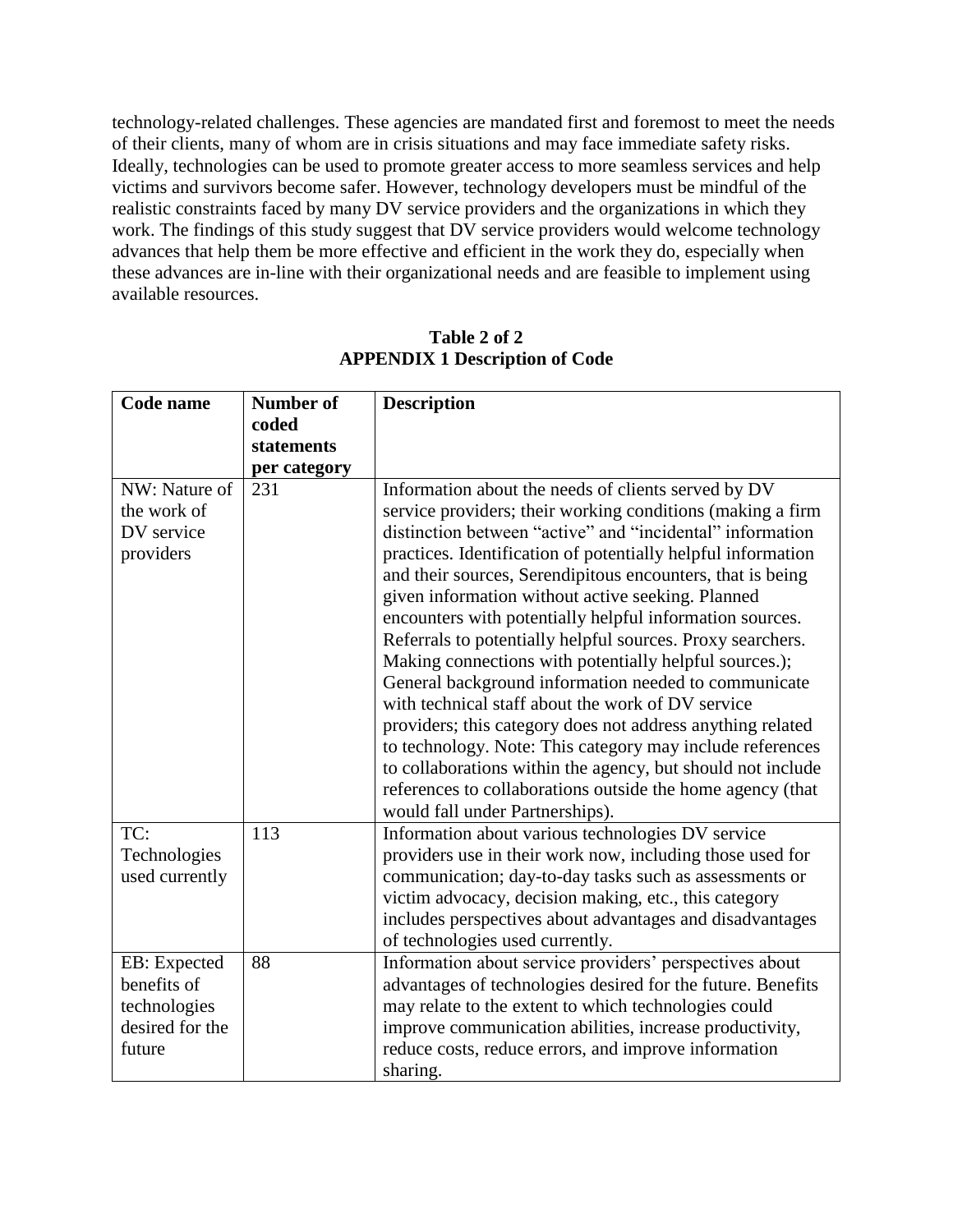| P: Partnerships                                             | 111 | Information about collaborations, coordination, and<br>communications with other agencies; this category will<br>address service providers' needs related to communication<br>across agencies, not specific to any particular technologies<br>that are used for communication. Topics that may fall in<br>this category include service providers' perceptions of other<br>agencies' abilities (i.e., competence), benevolence, and<br>integrity.                                                                                                                                                                                                                                                                                                                                                                              |
|-------------------------------------------------------------|-----|--------------------------------------------------------------------------------------------------------------------------------------------------------------------------------------------------------------------------------------------------------------------------------------------------------------------------------------------------------------------------------------------------------------------------------------------------------------------------------------------------------------------------------------------------------------------------------------------------------------------------------------------------------------------------------------------------------------------------------------------------------------------------------------------------------------------------------|
| $P-S$ :<br>Partnerships:<br>Satisfaction                    | 20  | Statements specifically related to satisfaction with<br>partnerships.                                                                                                                                                                                                                                                                                                                                                                                                                                                                                                                                                                                                                                                                                                                                                          |
| $P-RT:$<br>Partnerships:<br>Relational<br>trust             | 8   | Statements specifically related to relational trust.                                                                                                                                                                                                                                                                                                                                                                                                                                                                                                                                                                                                                                                                                                                                                                           |
| $P-O$ :<br>Partnerships:<br>Other                           | 83  | Statements addressing partnerships but not specific to<br>satisfaction or relational trust.                                                                                                                                                                                                                                                                                                                                                                                                                                                                                                                                                                                                                                                                                                                                    |
| <b>B</b> : Barriers:<br>Compatibility<br>and<br>uncertainty | 47  | Information about service providers' perceived barriers to<br>technology usage. These barriers generally will be three<br>types: a. Organizational (including organizational culture,<br>and resources available); b. situational constraints, the<br>constraints associated with the nature of the problem or<br>specifics of the case; and c. technological (relate to features<br>of the technology, i.e., they should not relate to the<br>individuals' level of comfort with technology). Topics that<br>may be addressed in this category include how well<br>technology is compatible with current organizational<br>processes, current situation, people involved (both victims,<br>and service providers) views about the stability of new<br>technologies, and how well technologies can be maintained<br>over time. |
| <b>B-O:</b> Barriers:<br>Organizational                     | 17  | Statements relating to organizational barriers.                                                                                                                                                                                                                                                                                                                                                                                                                                                                                                                                                                                                                                                                                                                                                                                |
| <b>B-S: Barriers:</b><br>Situational                        | 13  | Statements related to situational constraints.                                                                                                                                                                                                                                                                                                                                                                                                                                                                                                                                                                                                                                                                                                                                                                                 |
| <b>B-T: Barriers:</b><br>Technological                      | 6   | Statements related to barriers related to features of the<br>technology.                                                                                                                                                                                                                                                                                                                                                                                                                                                                                                                                                                                                                                                                                                                                                       |
| <b>B-O:</b> Barriers:<br>Adoption and<br>coordination       | 11  | Statements that relate to barriers to technology usage, but<br>that do not fall into one of the other subcategories.                                                                                                                                                                                                                                                                                                                                                                                                                                                                                                                                                                                                                                                                                                           |
| TR: Personal<br>technology<br>readiness                     | 29  | Information about participants' personal and organizational<br>levels of technology comfort and readiness. This category<br>also includes attitudes toward technology and perceptions<br>of personal barriers to technology usage, such as existing                                                                                                                                                                                                                                                                                                                                                                                                                                                                                                                                                                            |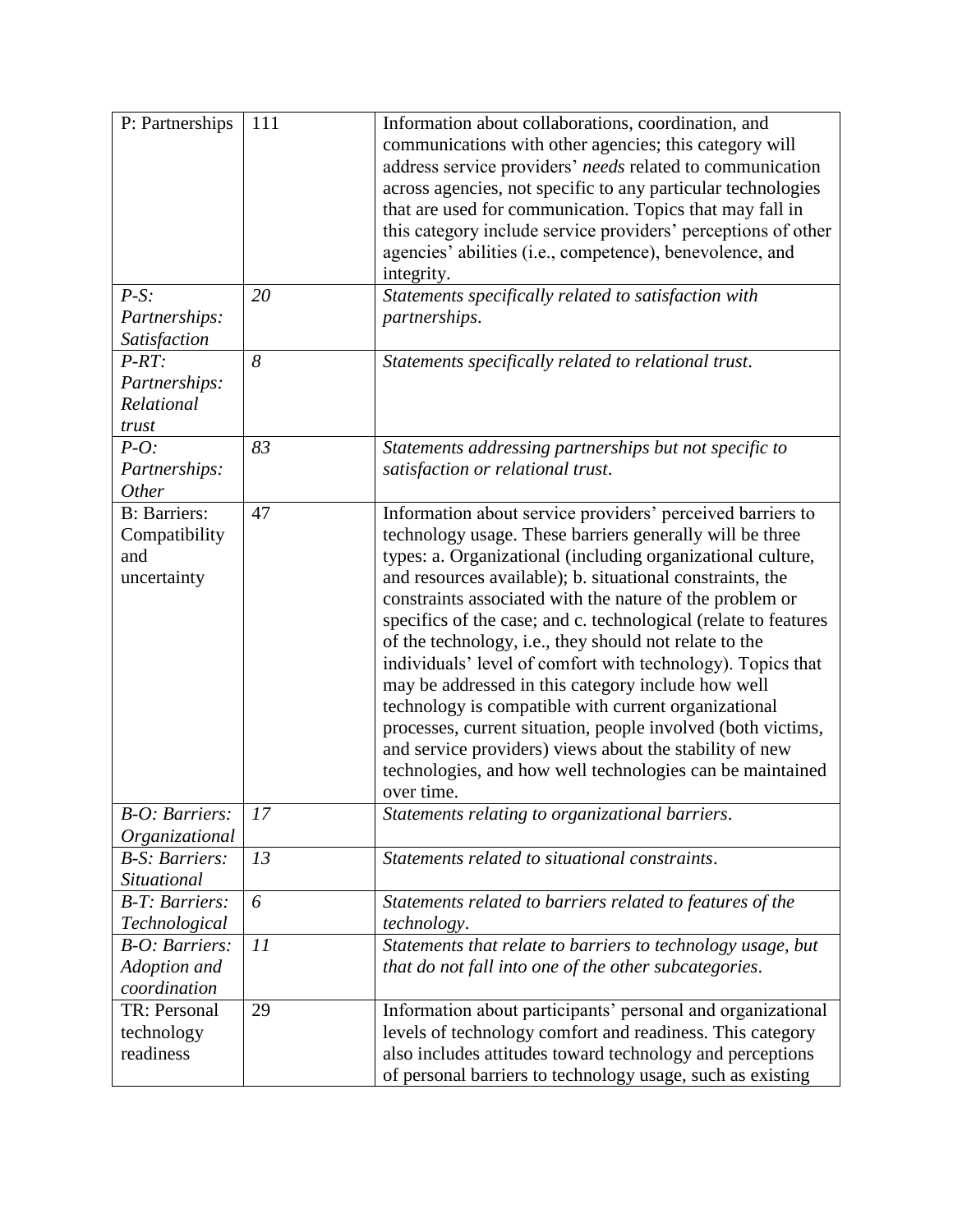|                       |     | staffing, knowledge structures, background, characteristics   |
|-----------------------|-----|---------------------------------------------------------------|
|                       |     | and abilities of both victims and service providers.          |
| FJC: Family           | 173 | Statements that reflect participants' perspectives about a    |
| <b>Justice Center</b> |     | possible Family Justice Center.                               |
| FJC-I: Ideas          | 47  | Ideas about what the Family Justice Center could look like;   |
|                       |     | potential services and functions, including expected          |
|                       |     | advantages/benefits of having a Family Justice Center.        |
| <i>FJC-S: Steps</i>   | 88  | Steps needed to make the Family Justice Center a reality;     |
|                       |     | including resources to consult during the development         |
|                       |     | process, including steps that may be needed to overcome       |
|                       |     | potential barriers that may be encountered when               |
|                       |     | developing the Family Justice Center.                         |
| $FJC-T$ :             | 30  | Technology needs for the Family Justice Center.               |
| Technology            |     |                                                               |
| $FJC: No sub-$        | 8   | Statements that relate to the Family Justice Center, but that |
| code                  |     | do not fall into one of the other subcategories.              |
| NC: No code           | 218 | Applies to any statement for which none of the other codes    |
|                       |     | fit.                                                          |

Note. Subcategories within selected broader categories are indicated in italicized text. Statements coding into the categories of the Nature of the Work of DV Service Providers, Partnerships, Family Justice Center, and No Code are not included in the analysis and reporting of this study. Statements within the Family Justice Center codes are reported elsewhere (Author citation), and statements that fell into the Nature of the Work, Partnerships, and No Code category were deemed to be unfitting of the coding system.

## **References**

- 1. Centers for Disease Control and Prevention. (2014). *Intimate partner violence: Definitions*. Retrieved from <http://www.cdc.gov/violenceprevention/intimatepartnerviolence/definitions.html>
- 2. Constantino, R. R., Crane, P. A., Noll, B. S., Doswell, W. M., & Braxter, B. B. (2007). Exploring the feasibility of email-mediated interaction in survivors of abuse. *Journal of Psychiatric and Mental Health Nursing*, *14*(3), 291–301.
- 3. Dimond, J. P., Fiesler, C., & Bruckman, A. S. (2011). Domestic violence and information communication technologies.*Interacting with Computers*, *23*(5), 413–421.
- 4. Erez, E., & Ibarra, P. R. (2007). Making your home a shelter: Electronic monitoring and victim re-entry in domestic violence cases. *British Journal of Criminology*, *47*(1), 100– 120.
- 5. Finn, J. (2000). A survey of domestic violence organizations on the World Wide Web. *Journal of Technology in Human Services*,*17*(1), 83–102.
- 6. Finn, J., & Atkinson, T. (2009). Promoting the safe and strategic use of technology for victims of intimate partner violence: Evaluation of the Technology Safety Project. *Journal of Family Violence*, *24*(1), 53–59.
- 7. Golafshani, N. (2003). Understanding reliability and validity in qualitative research. *The Qualitative Report*, *8*, 597–607.